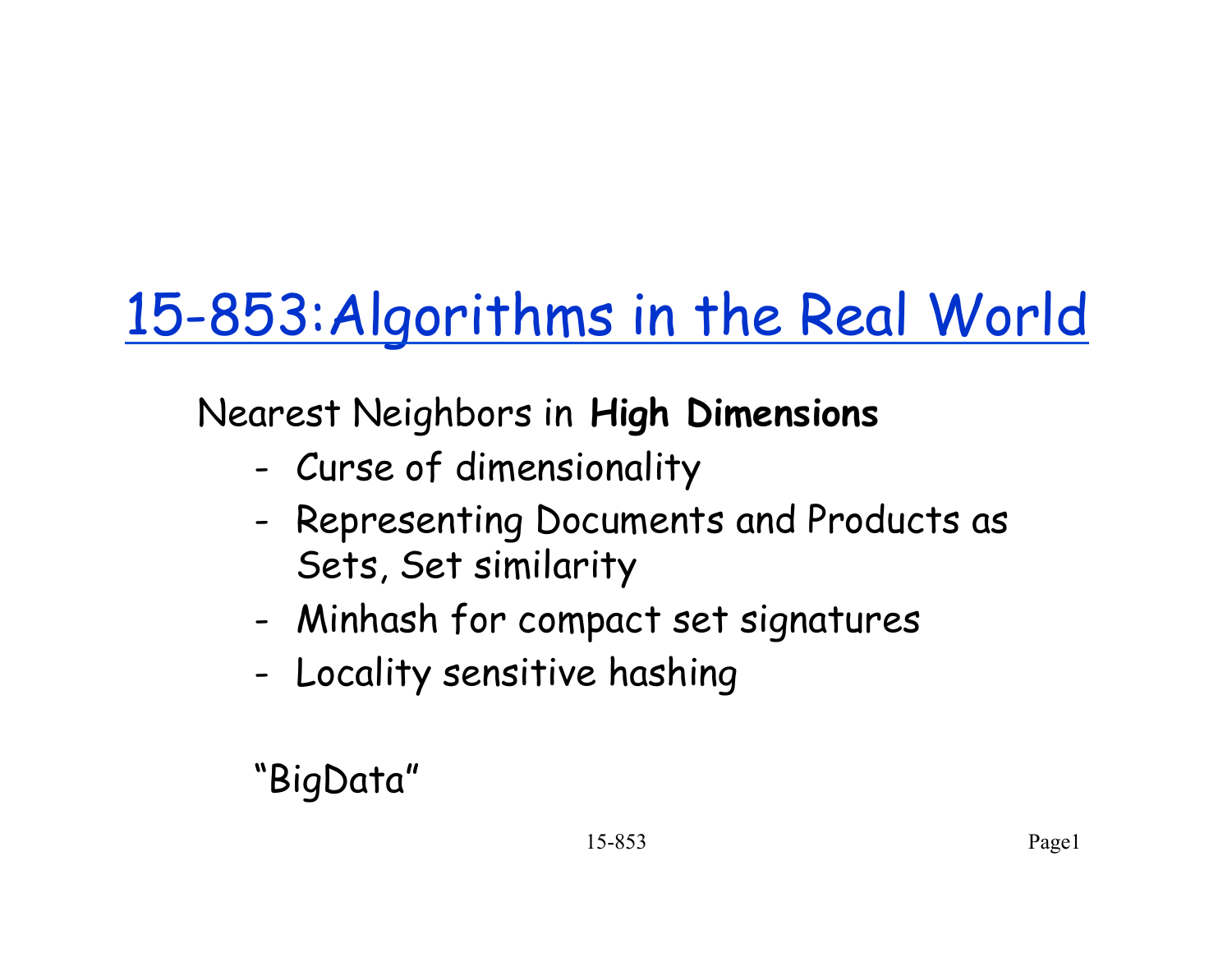Previously we have learned about spatial decomposition methods such as kd-trees.

- Why do these fail with very high dimensions (d >> dozen)?
- What if the dimension is in the thousands, or millions?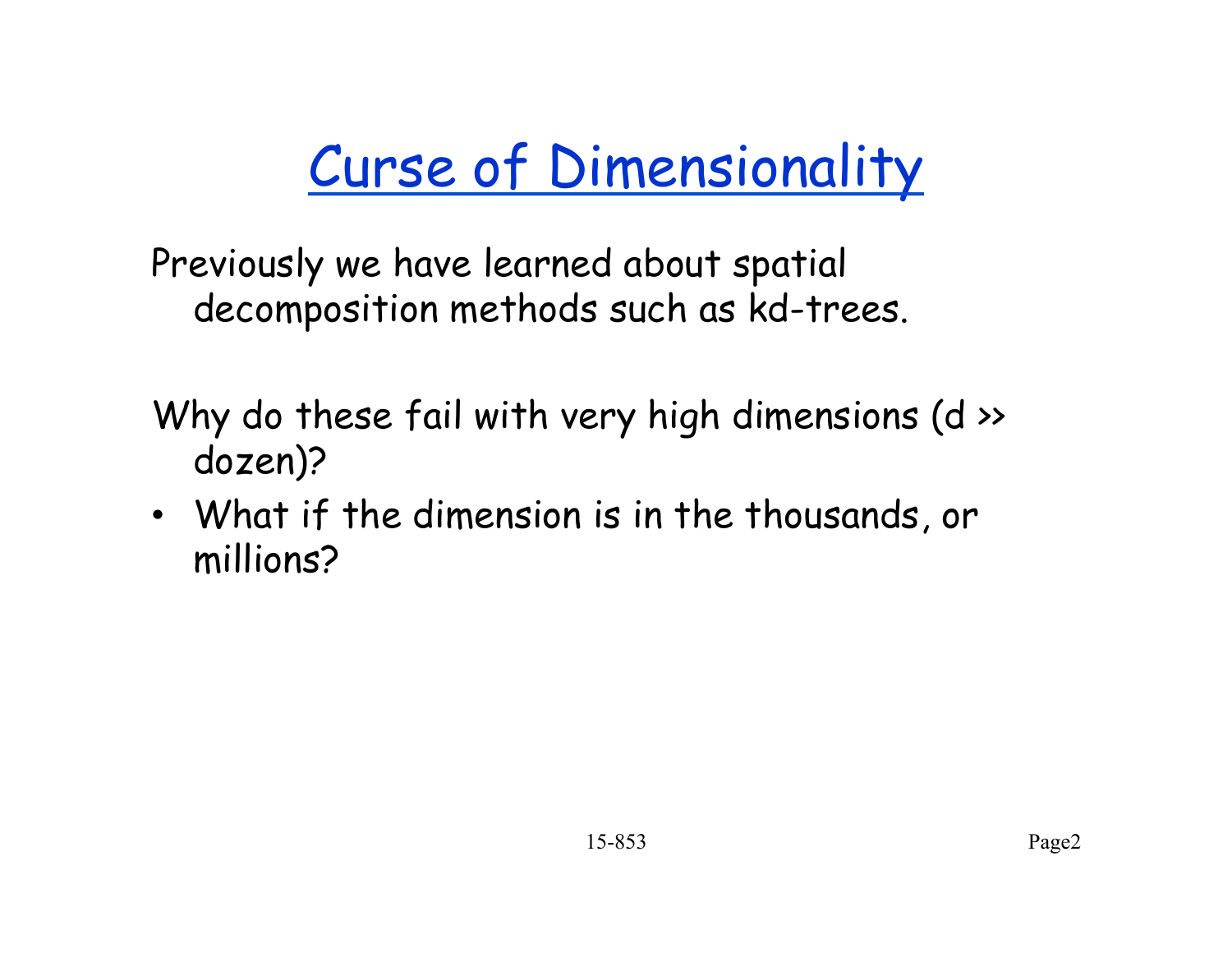#### High-degree spaces are lonely places.

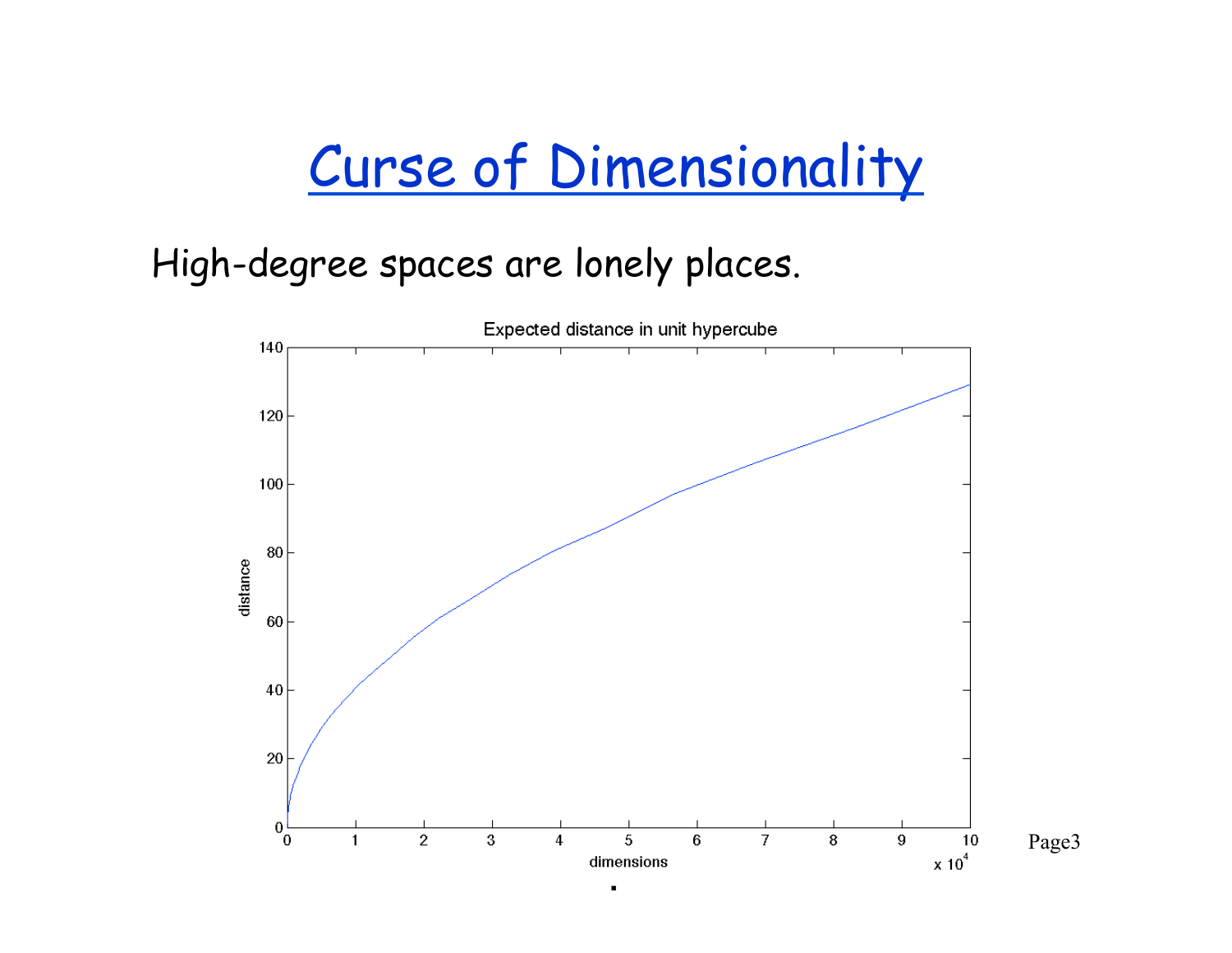In very high dimensions, the notion of "nearest" may not make much sense anymore.

$$
\lim_{dim \to \infty} \frac{\text{dist}_{max} - \text{dist}_{min}}{\text{dist}_{min}} \to 0.
$$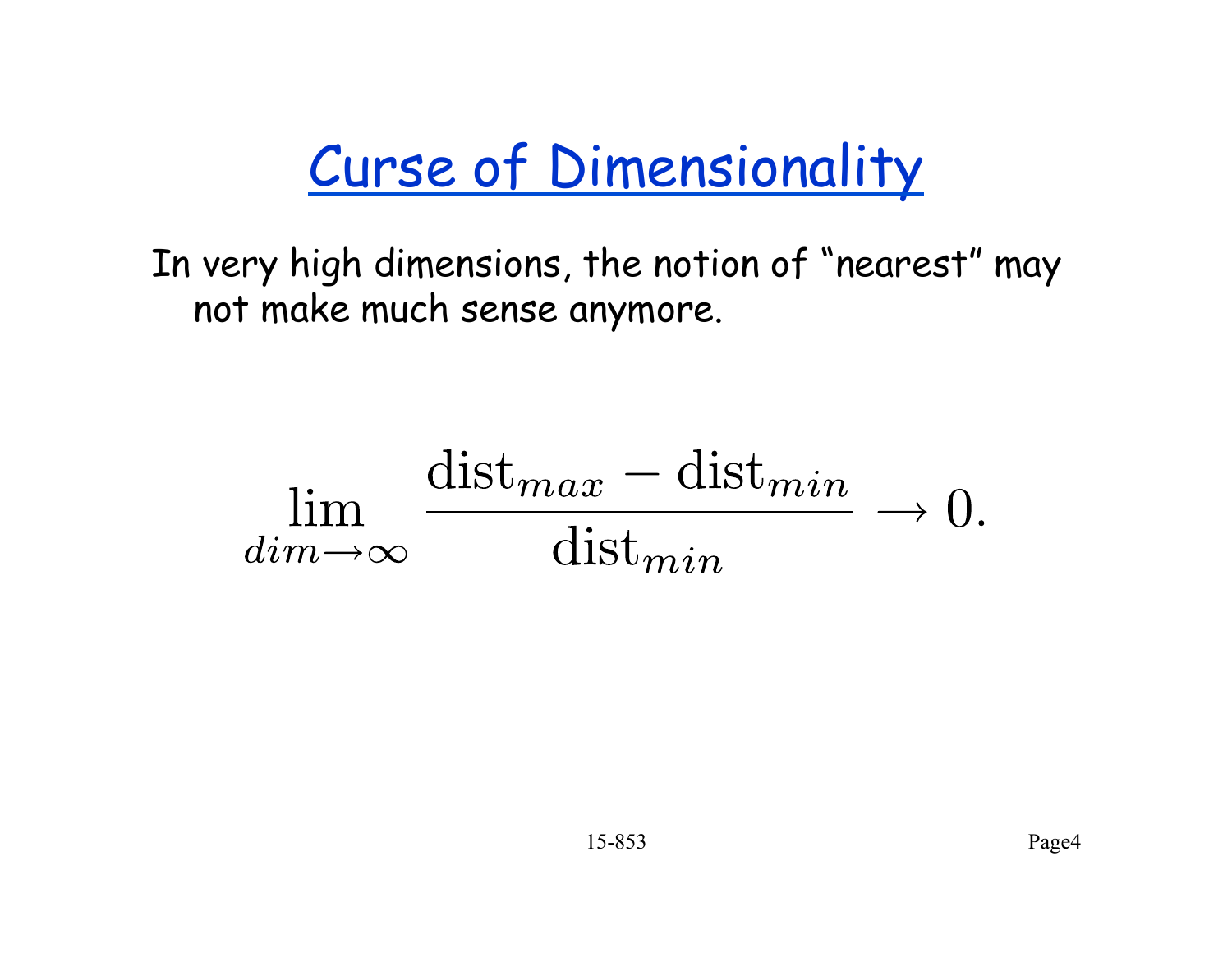Rule of thumb: to use KD-trees, the number of points N must be >> 2^d

Rectangular range 0.5 queries in a unit (hyper)cube:

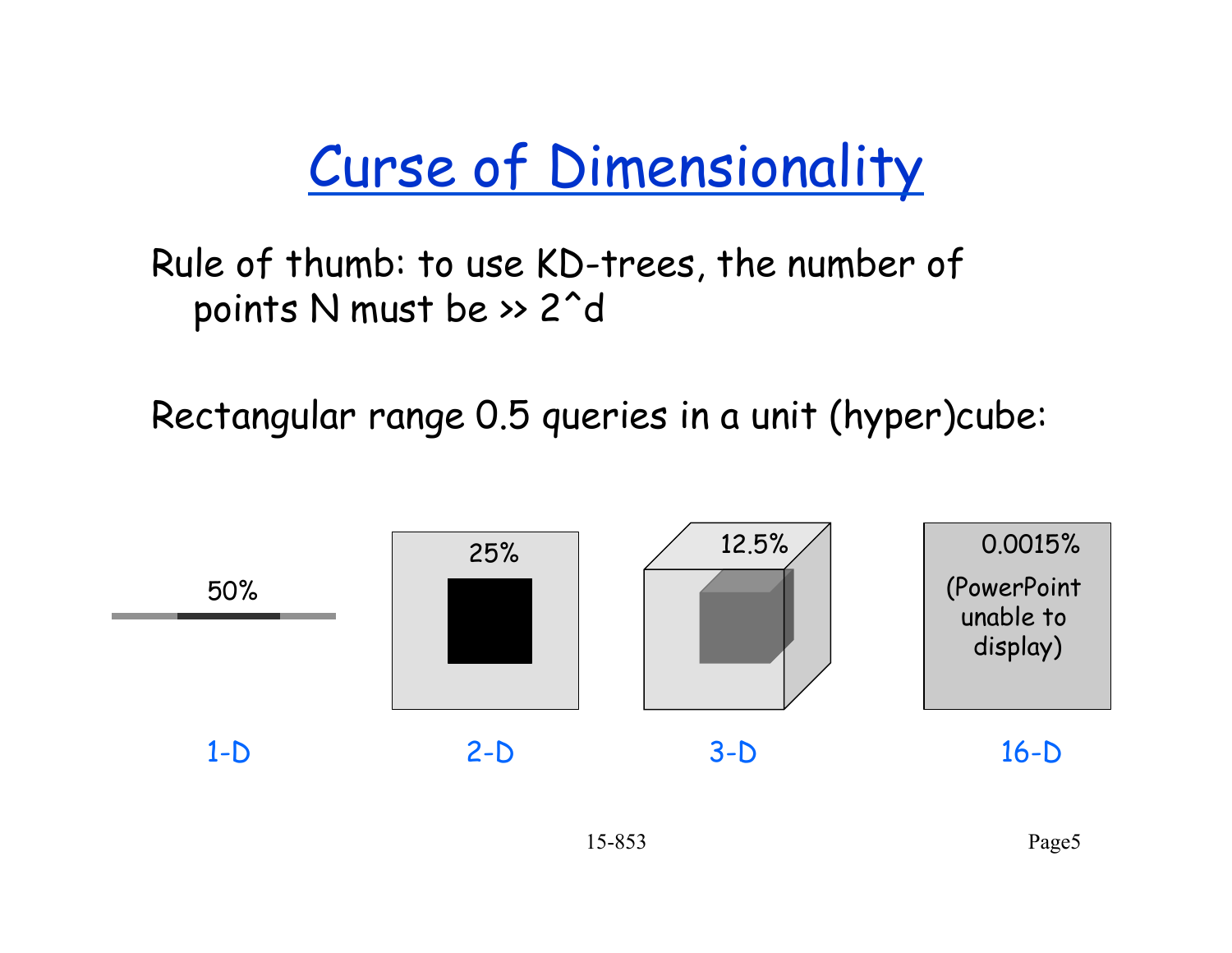To find at least one point in a 0.5-hypercube range, assuming uniform distribution:

| <b>Dimensions</b> | <b>Minimum N</b>    |
|-------------------|---------------------|
|                   | $\overline{2}$      |
| $\overline{2}$    | 4                   |
| 3                 | 8                   |
| 16                | 65563               |
| 10000             | galactic            |
|                   | $2^{\textdegree}$ d |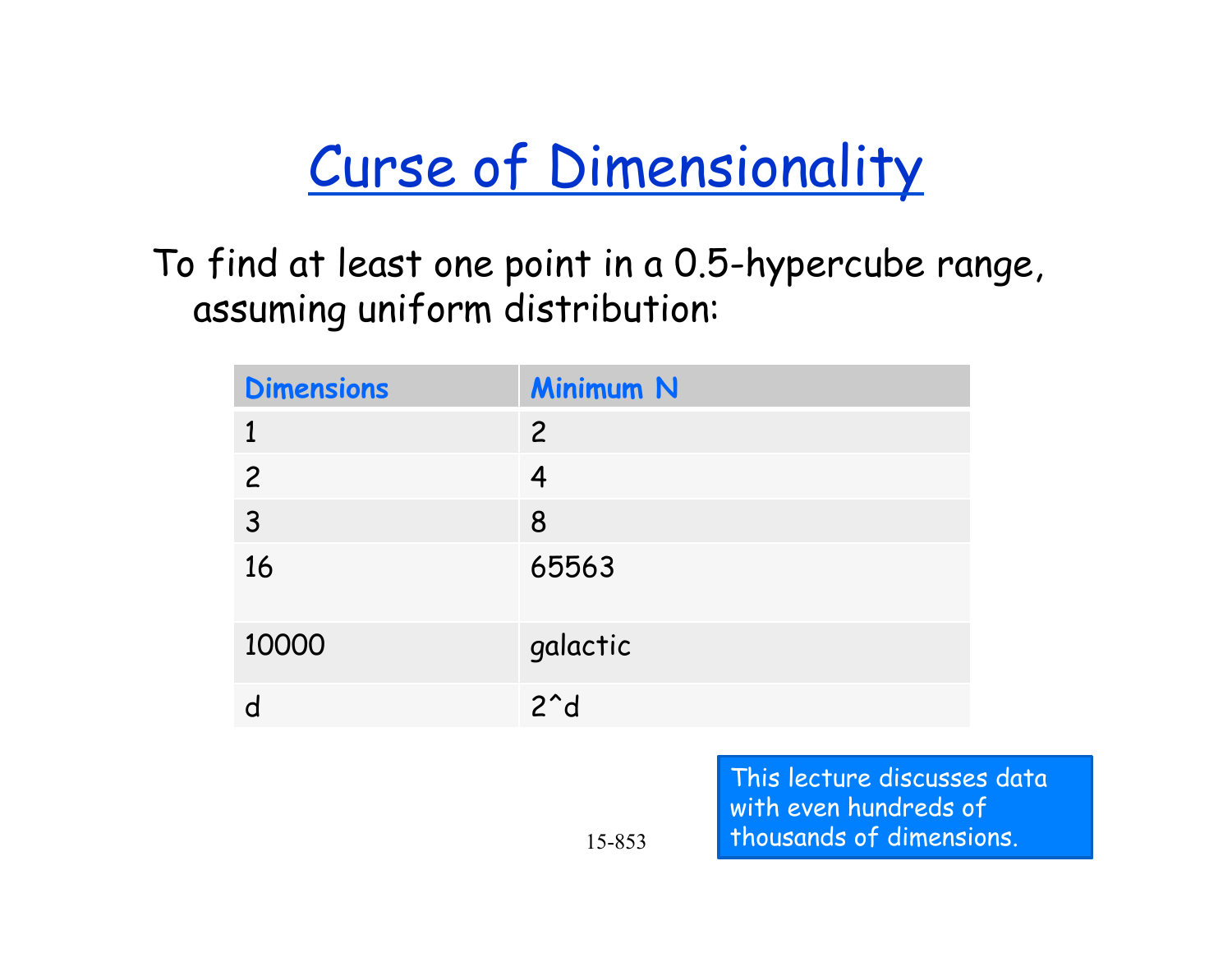Consider a nearest neighbor search with query point at the origin.

To find any point, need to expand the search range very large fraction of the axis length  $\rightarrow$  Most nodes of the Kd-tree must be considered  $\rightarrow$  No benefit of using Kd-tree.

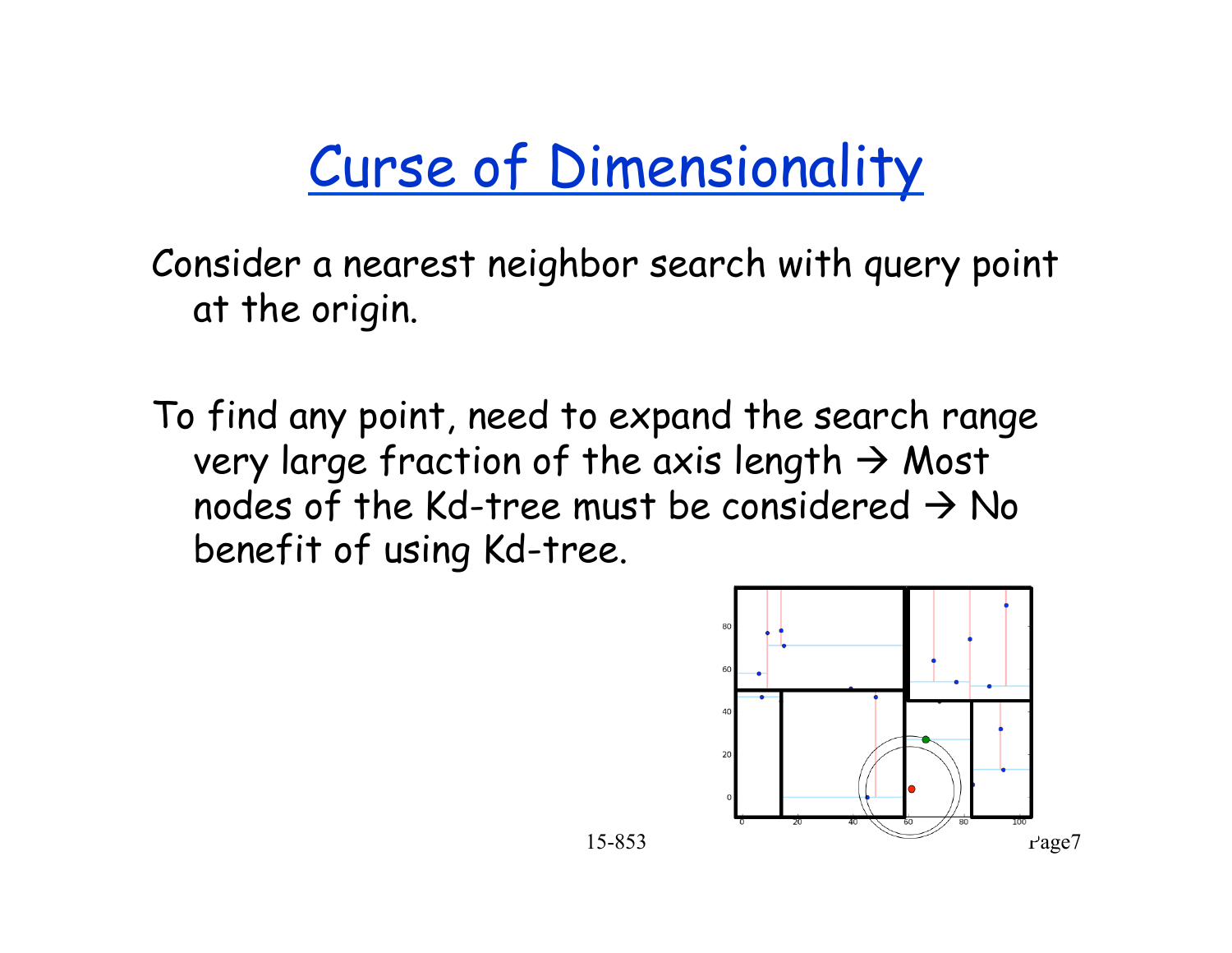# **WORKING WITH HIGH DIMENSIONAL DATA**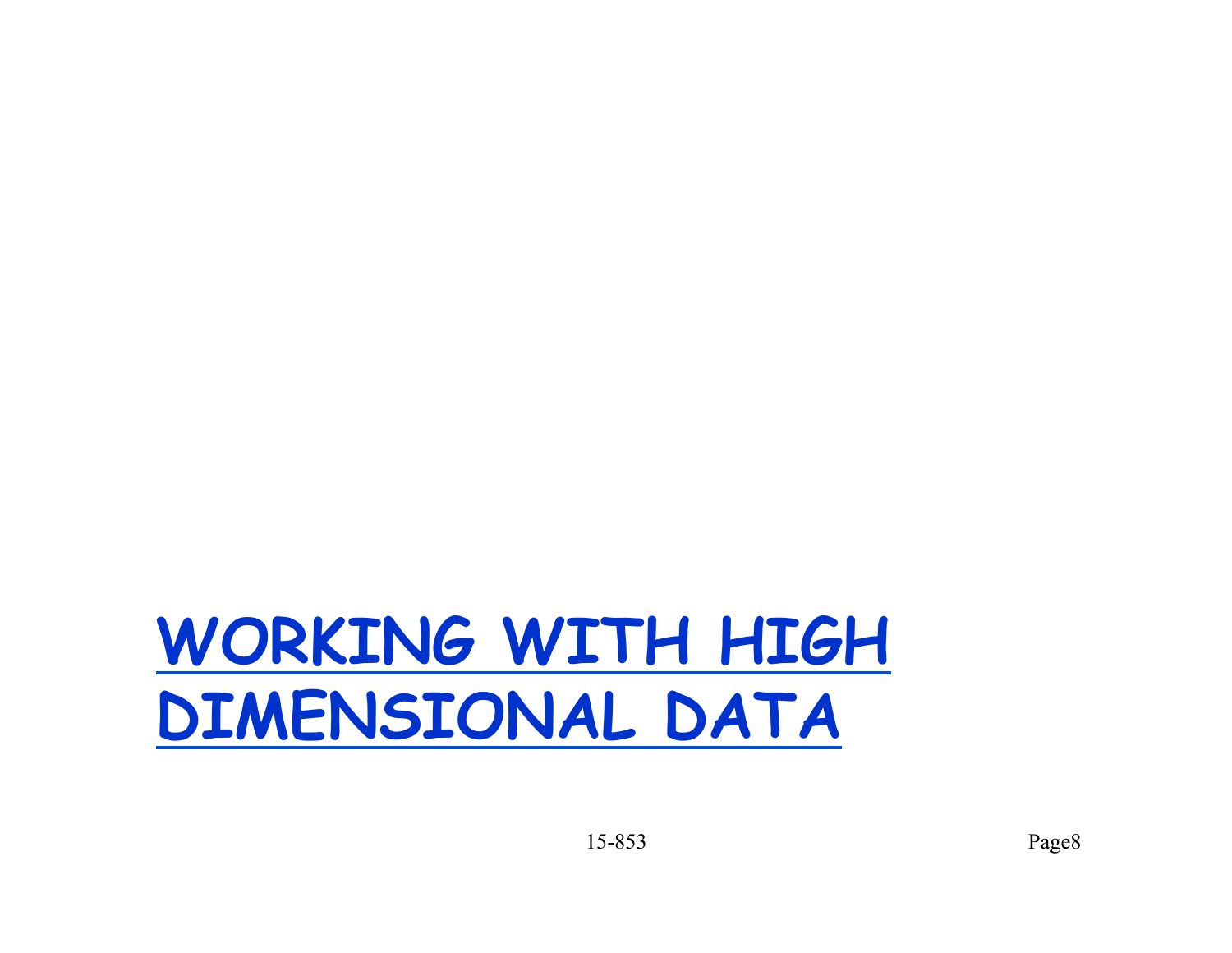## Challenges

- 1. Presenting high dimensional objects compactly, so that they can be stored in the RAM and quickly compared for similarity.
	- Today: Min-hash signatures for sets
- 2. Finding similar items from a collection of high dimensional objects.
	- Today: Locality sensitive hashing based on minhash

Material based largely on "Mining of Massive Datasets" book by Rajaraman and Ullman (available free for download!)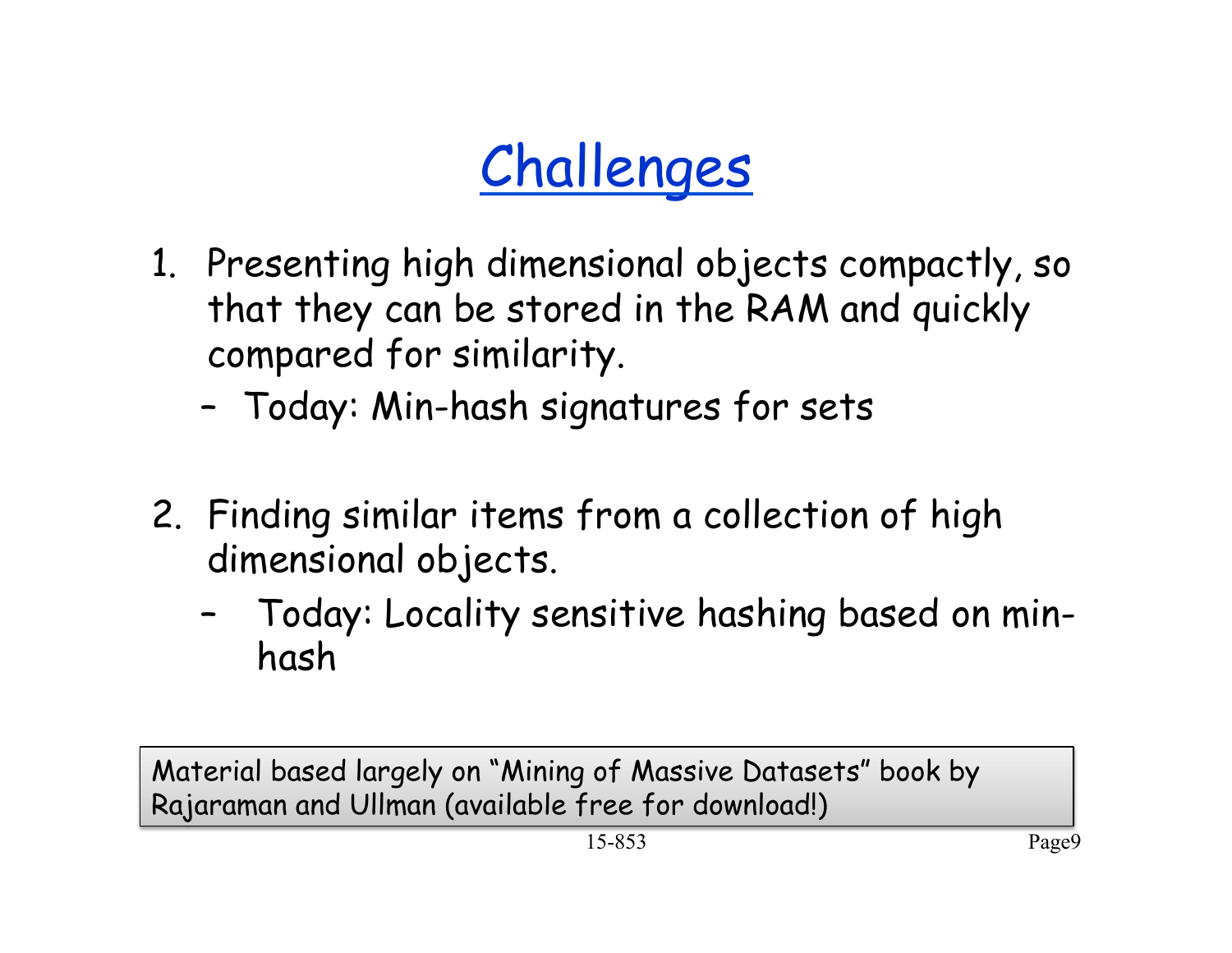#### High Dimensional Data

Examples of high dimensional data:

Representing **documents** as vectors (or sets)

- "bag of words" (TF-IDF weighting)
- shingles (k-substrings)

"The course will cover both the theory behind the algorithms and case studies…"



Note: In practice stop-words like "the" would be removed.

15-853 Page10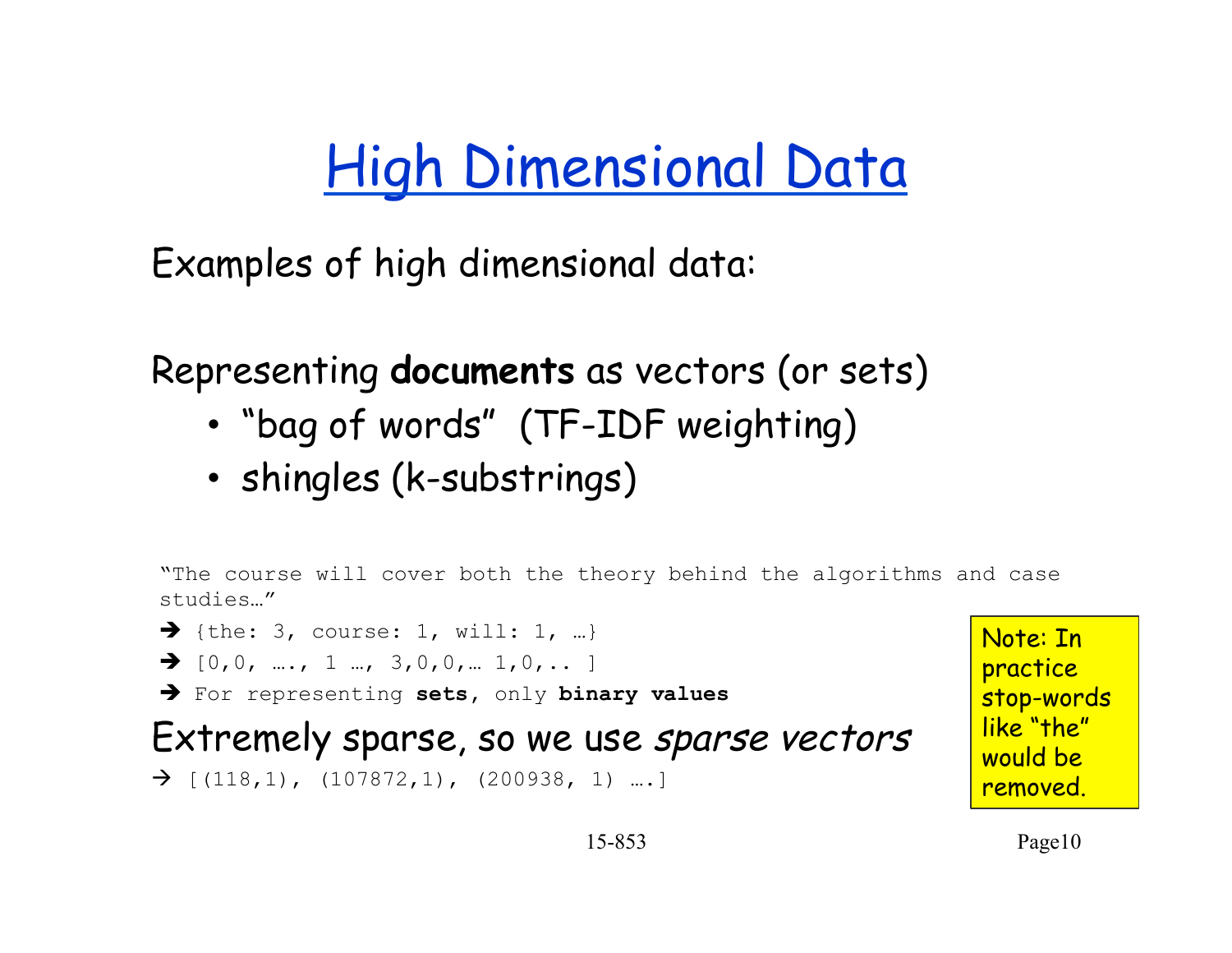High Dimensional Data (cont.)

Collaborative Filtering

– representing movie as a vector of ratings by users

- representing product by binary vector  $x: x(j) = 1$ if user j bought the item, 0 otherwise

Applications of finding Similar (Nearest) Items

- Filter duplicate docs in search engine
- Plagiarism, mirror pages
- Recommend similar products, movies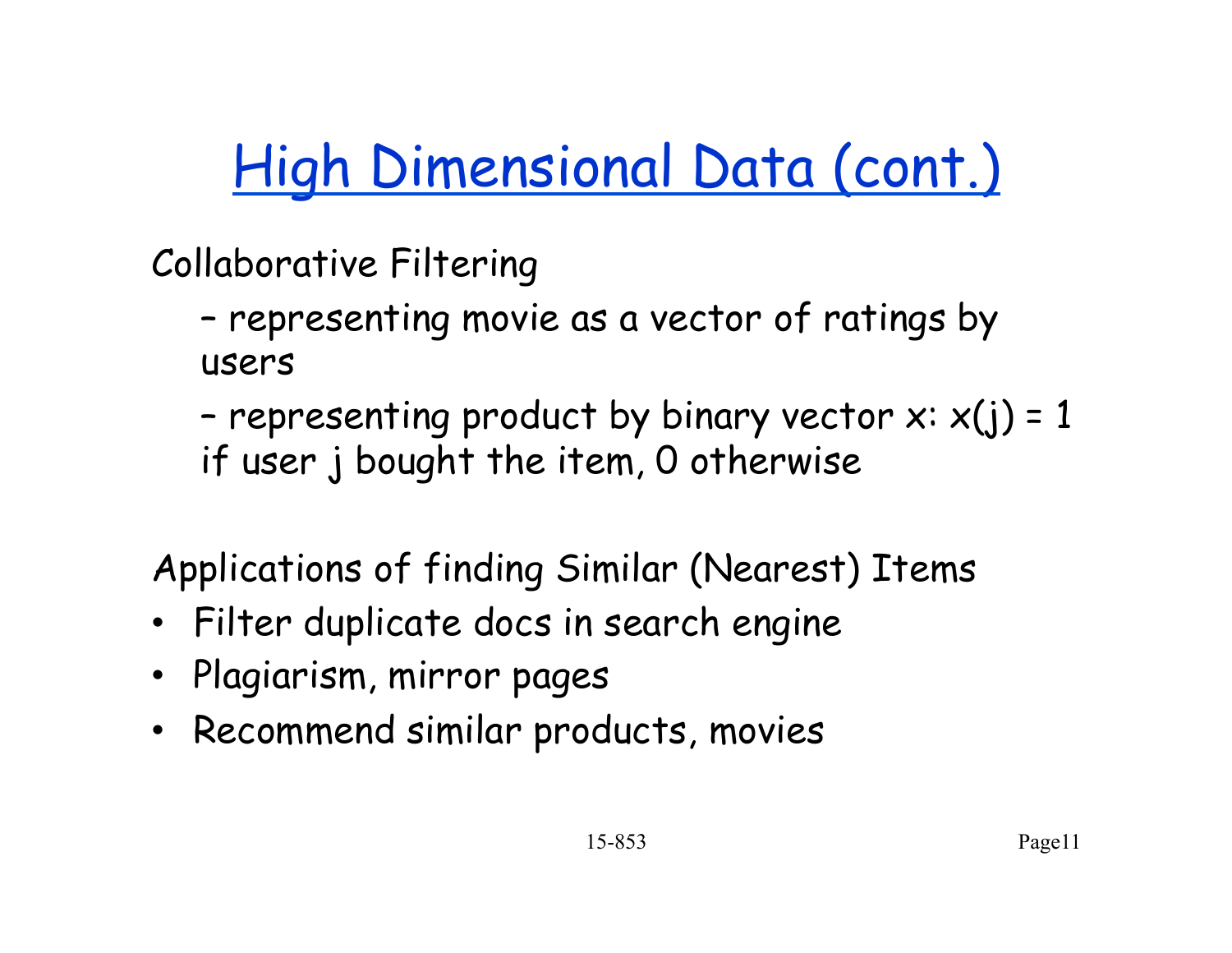#### Defining Similarity

Similarity metric, "distance", for **sets**

Jaccard similarity:  $\text{SIM}(A, B) := \frac{A \cap B}{A \cup B}$ 

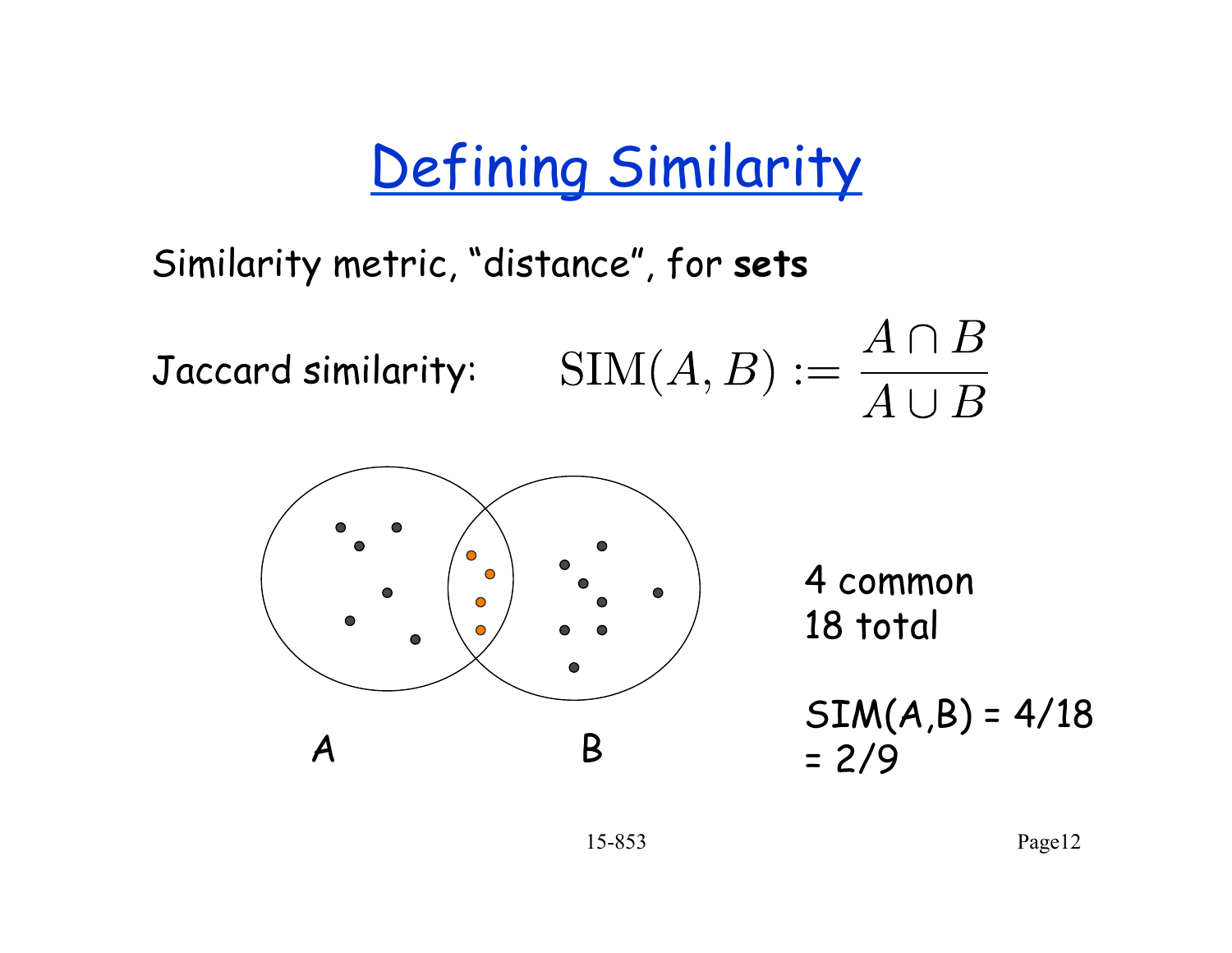#### Similarity-Preserving Signatures

Even sparse, the sets of words, shingles or users/ ratings are too big to handle efficiently.

Goal: compute a "signature" for each set, so that similar documents have similar signatures (and dissimilar docs are unlikely to have similar signatures). (Note: "hashes" are one type of signature)

Trade-off: length of signature vs. accuracy

Could we use **cryptographic signatures?**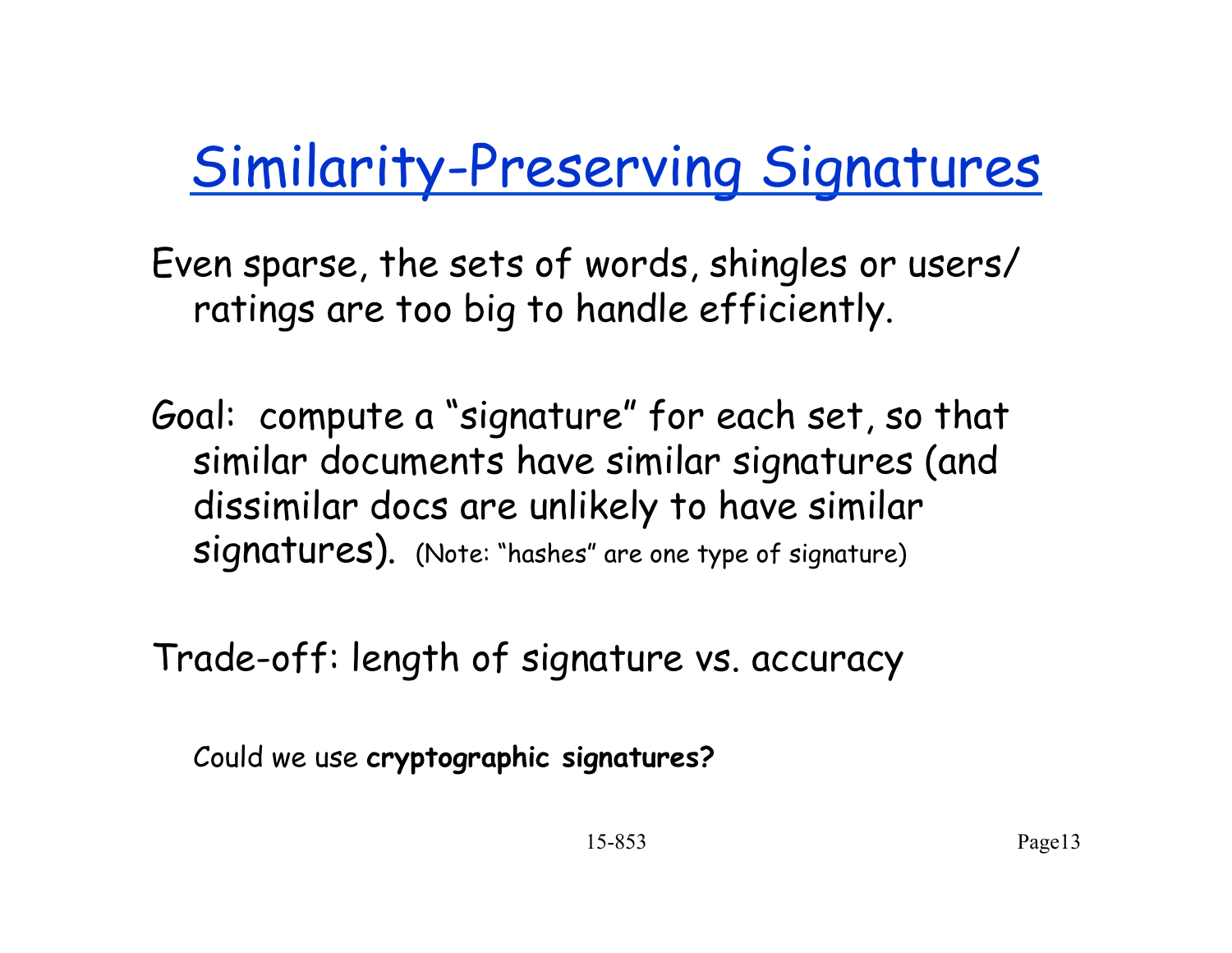#### Characteristic Matrix of Sets

| Element num    | Set1 Set2 Set3 Set4 |                   |   |  |
|----------------|---------------------|-------------------|---|--|
|                |                     | O                 |   |  |
| 1              | N                   | $\Omega$          |   |  |
| $\overline{c}$ | O                   | 1                 | N |  |
| 3              | 1                   | $\mathbf{\Omega}$ |   |  |
|                |                     | O                 |   |  |
|                |                     |                   |   |  |

Stored as a sparse matrix in practice.

Example from "Mining of Massive Datasets" book by Rajaraman and Ullman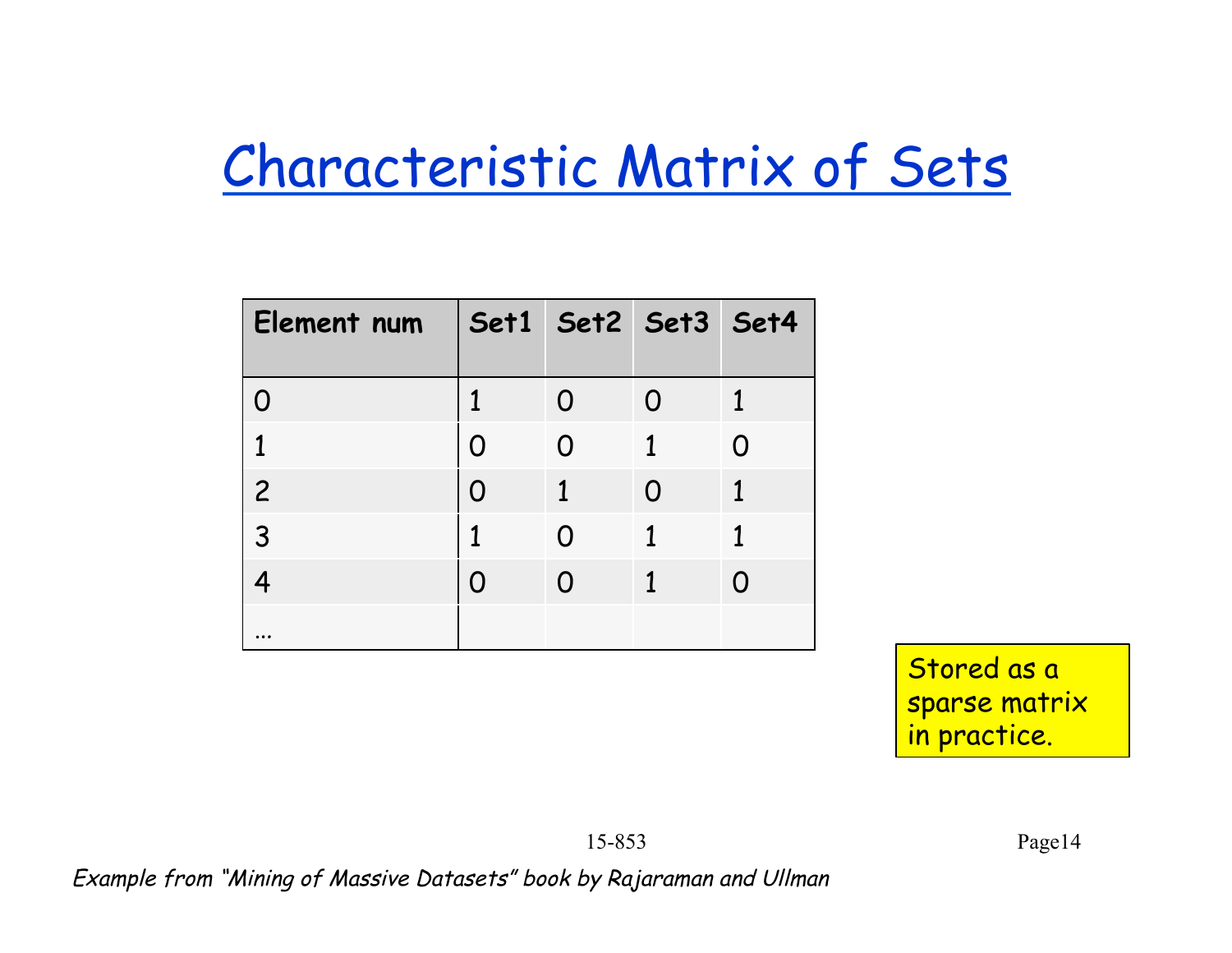#### **Minhashing**

 $Minhash(\pi)$  of a set is the number of the row (element) with first non-zero in the **permuted order π**.

| Element num Set1 Set2 Set3 Set4 |   |          |          |   |
|---------------------------------|---|----------|----------|---|
|                                 |   |          |          |   |
| 1                               | O | $\Omega$ |          | O |
|                                 |   | $\Omega$ | 1        |   |
| O                               |   | O        | O        |   |
| 3                               | 1 | O        | 1        | 1 |
| $\overline{c}$                  | O | 1        | $\Omega$ |   |
| $\cdots$                        |   |          |          |   |
|                                 |   |          |          |   |

 $\Pi$ =(1,4,0,3,2)

Example from "Mining of Massive Datasets" book by Rajaraman and Ullman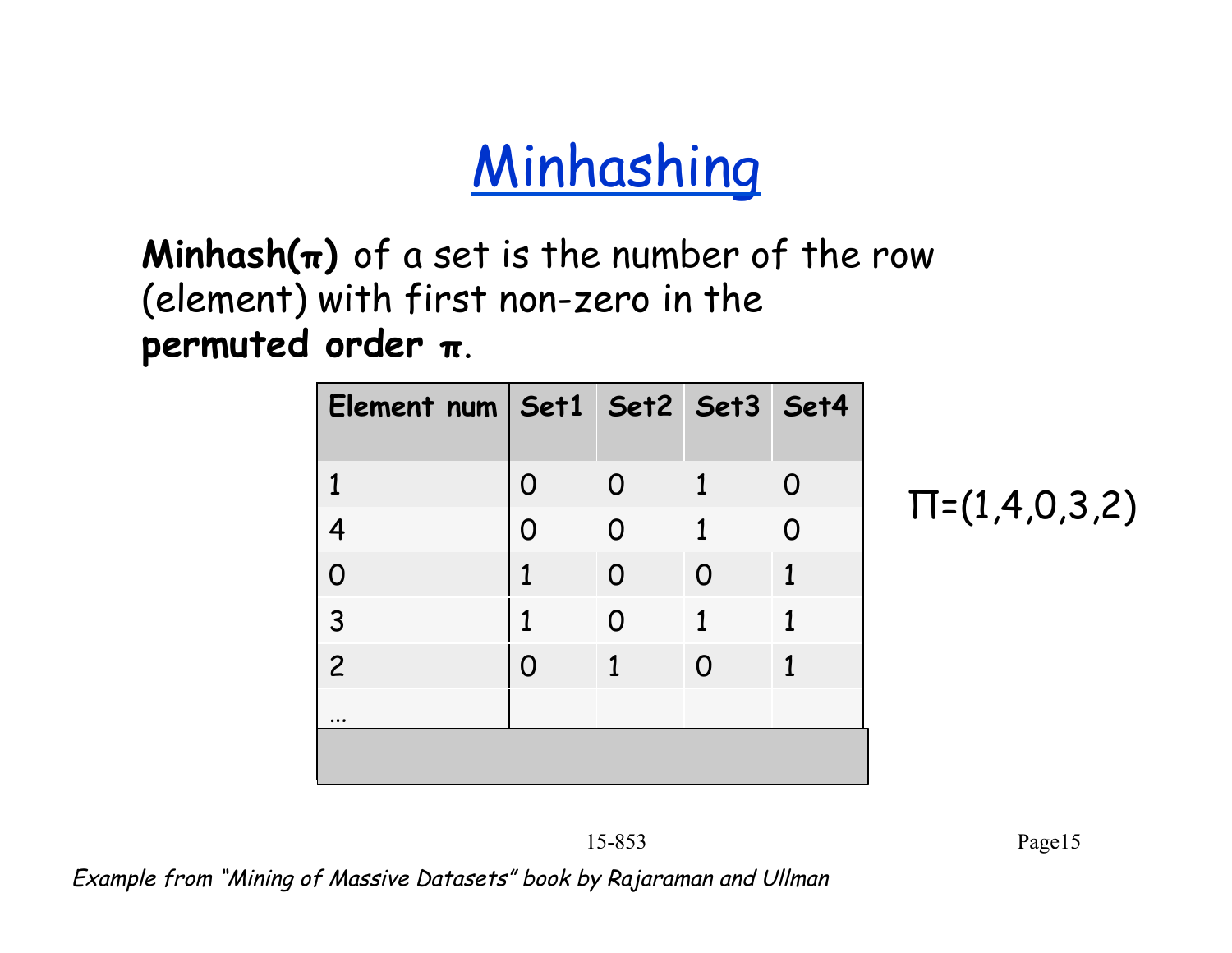#### Minhash and Jaccard similarity

Theorem:

 $P(\text{minhash}(S) = \text{minhash}(T)) = SIM(S, T)$ 



Proof:

X = rows with 1 for both S and T Y = rows with either S or T have 1, but not both  $Z = rows$  with both  $Q$ 

Probability that row of type X is before type Y in a random permuted order is \_\_\_\_\_\_\_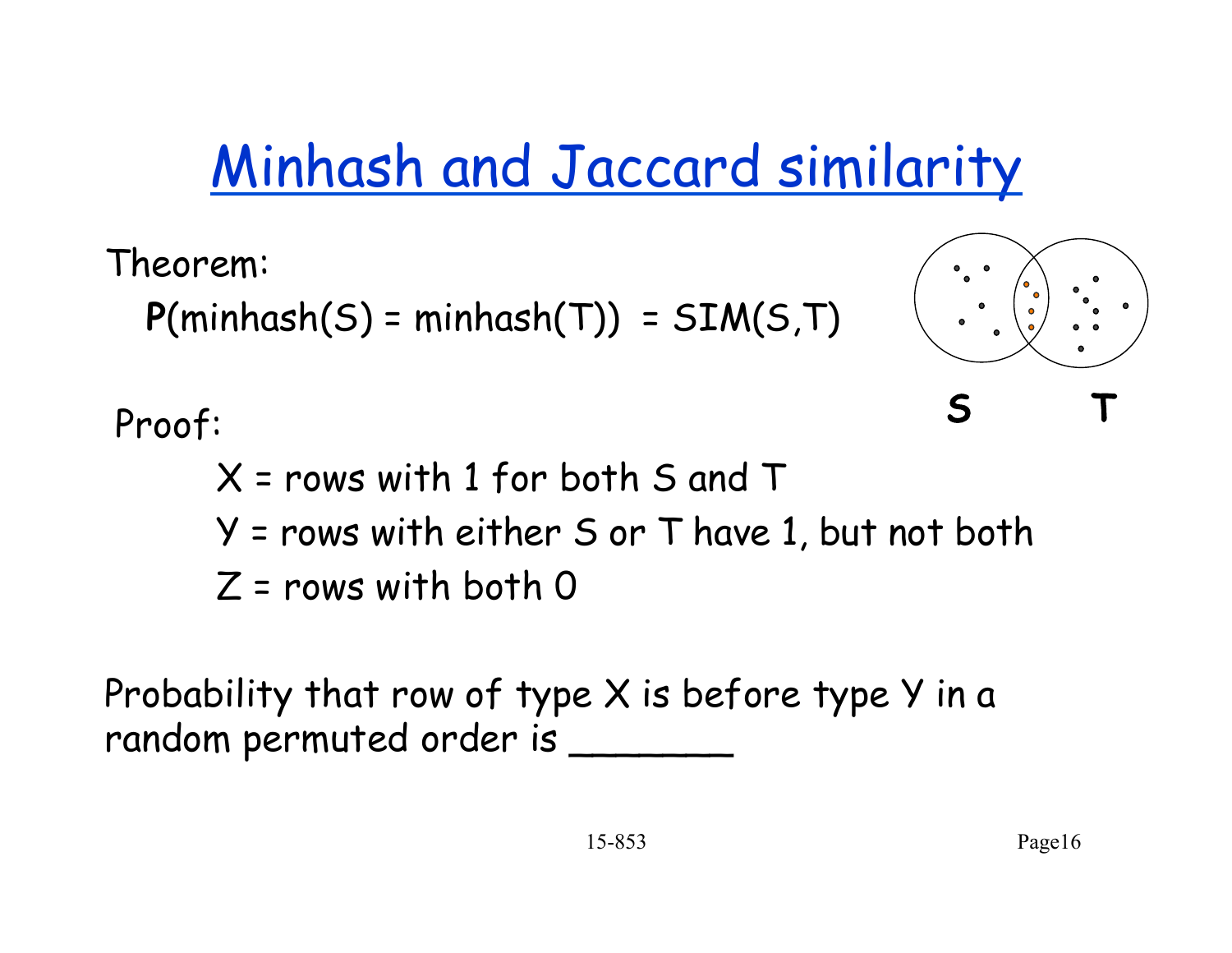#### Minhash signature

Let  $h_1$ ,  $h_2$ , ...,  $h_n$  be different minhash functions (i.e different permutations).

Then signature for set S is:  $SIG(S) = [h_1(S), h_2(S), ..., h_n(S)]$ 

Now how to compute estimate of the Jaccard similarity between S and T using minhashsignatures?

15-9<br>3 - Andrew Holland, amerikansk politiker<br>3 - Andrew Holland, amerikansk politiker<br>17 - Andrew Holland, amerikansk politiker<br>17 - Andrew Holland, amerikansk politiker<br>17 - Andrew Holland, amerikansk politiker<br>17 - Andr  $SIM(S,T) \approx$  ratio of equal elements of  $SIG(S)$  and  $SIG$ (T)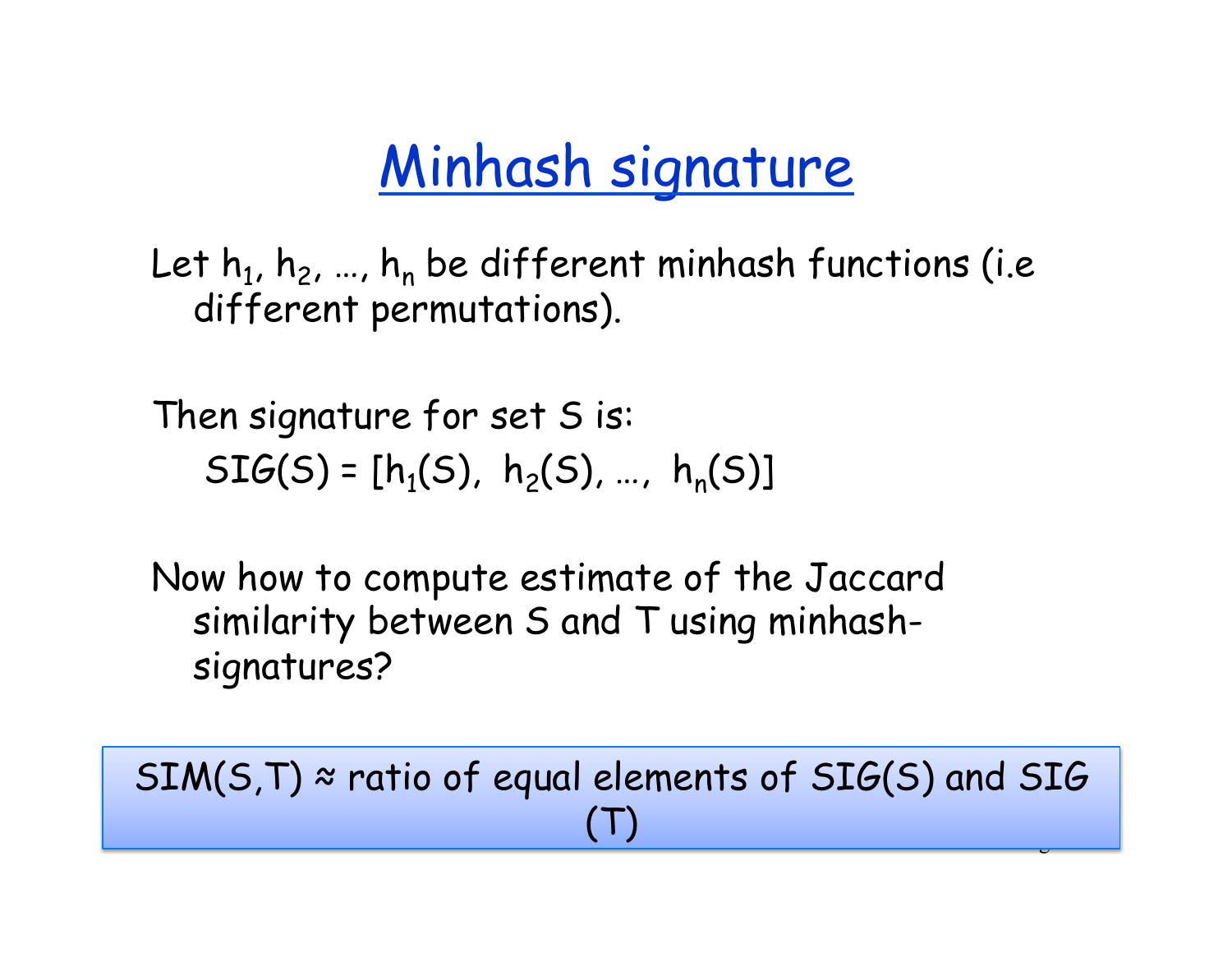## Approximating Minhashes

…. But storing huge permutations is also infeasible.

Solution: use a **random hash function** (for row number) to simulate a permutation.

Properties of random hashes?

We assume the  $#$  collisions is small vs. number of items.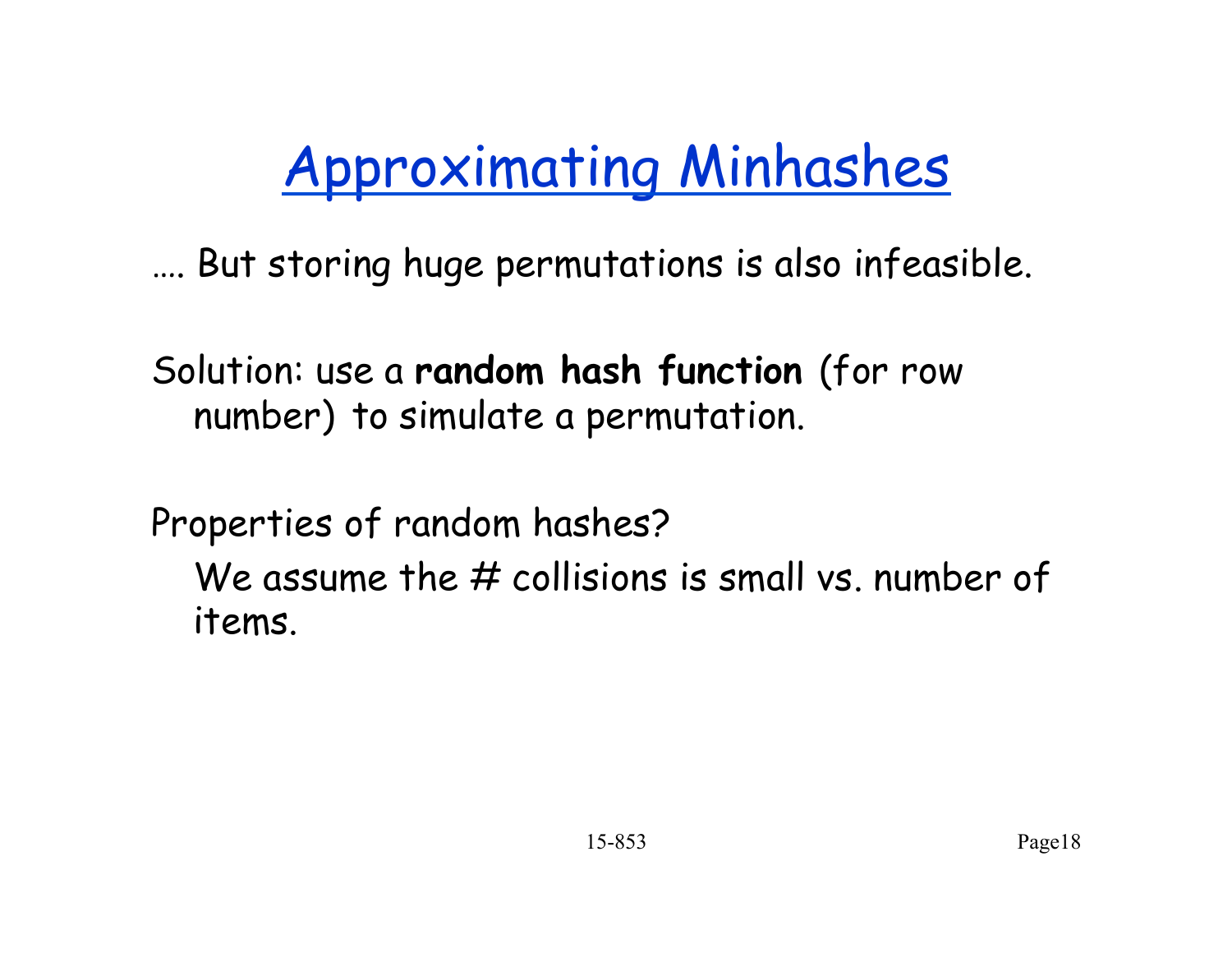## Algorithm

For each row  $r = 0, 1, ..., N-1$  of the characteristic matrix:

- 1. Compute  $h_1(r)$ ,  $h_2(r)$ , ...,  $h_n(r)$
- 2. For each column c:
	- 1. If column c has 0 in row r, do nothing
	- 2. Otherwise, for each  $i = 1, 2, ..., n$  set  $SIG(i, c)$ to be  $\mathsf{min}(\mathsf{h}_{\mathsf{i}}(\mathsf{r}),\, \mathsf{SIG}(\mathsf{i},\, \mathsf{c}))$

Note: in practice we need to only iterate through the non-zero elements.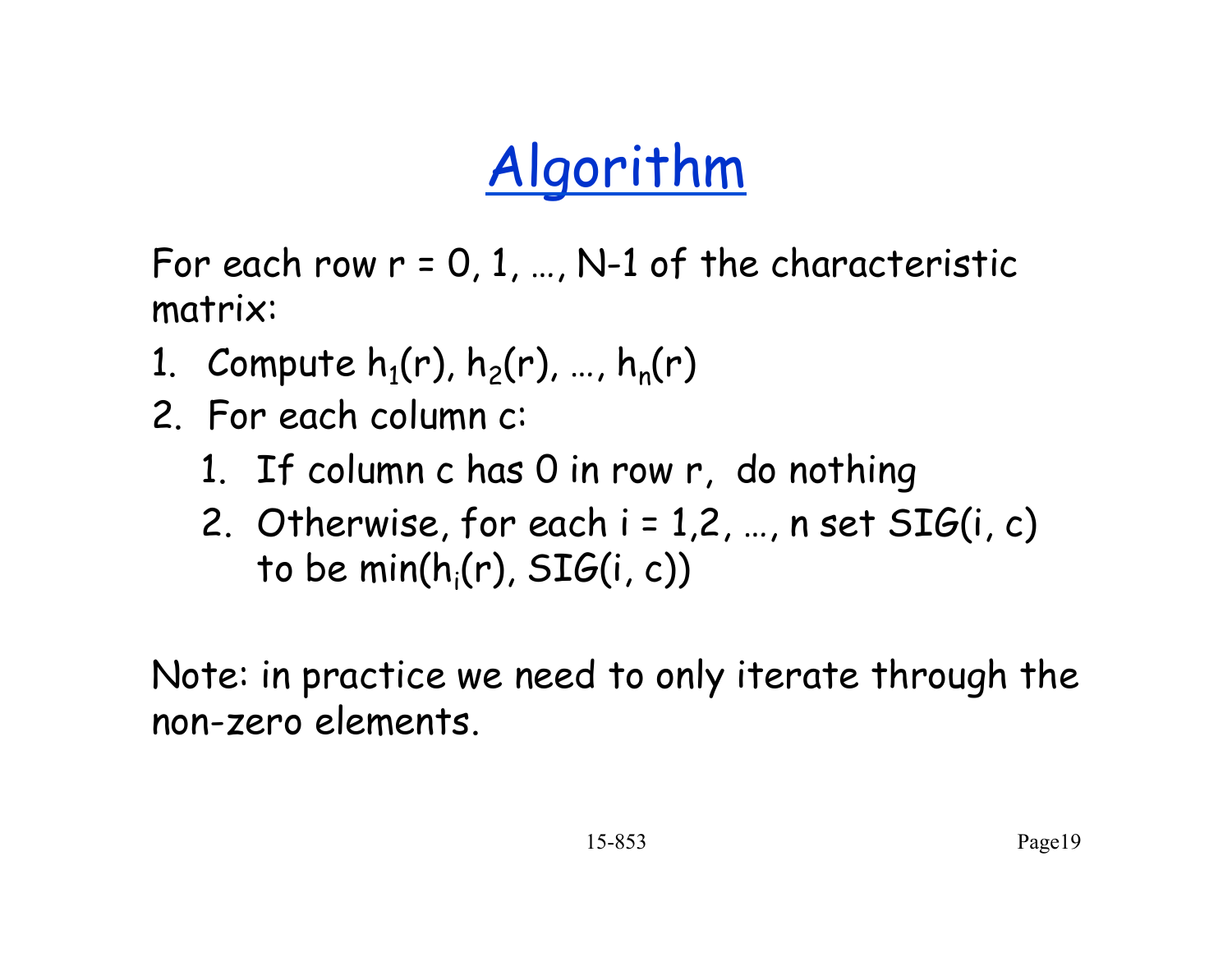#### Worked example (on blackboard)

| Element num   Set1   Set2   Set3   Set4 $x + 1$ |   |          |          | mod 5          | $3x + 1$<br>mod 5 |
|-------------------------------------------------|---|----------|----------|----------------|-------------------|
|                                                 |   | O        |          |                |                   |
|                                                 | O | $\Omega$ | $\Omega$ | $\overline{2}$ |                   |
| $\overline{c}$                                  | O |          |          | $\overline{3}$ | $\overline{2}$    |
| 3                                               |   |          |          |                |                   |
|                                                 | O | $\Omega$ |          |                | 3                 |
| $\cdots$                                        |   |          |          |                |                   |

#### Signature matrix

|    | Set1     | Set2     | Set3     | Set4     |
|----|----------|----------|----------|----------|
|    | $\infty$ | $\infty$ | $\infty$ | $\infty$ |
| H2 | $\infty$ | $\infty$ | $\infty$ | $\infty$ |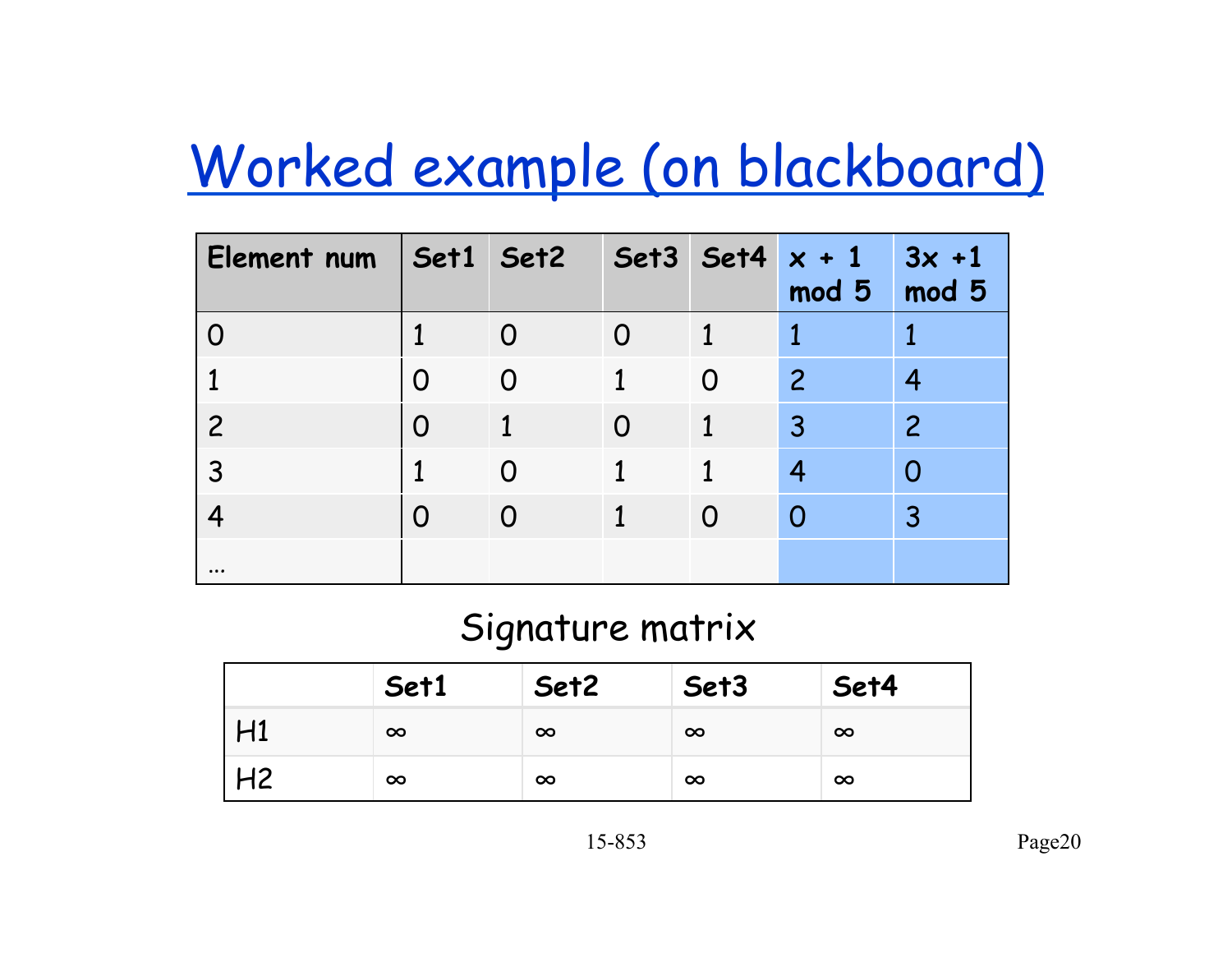# **LOCALITY SENSITIVE HASHING USING MINHASH**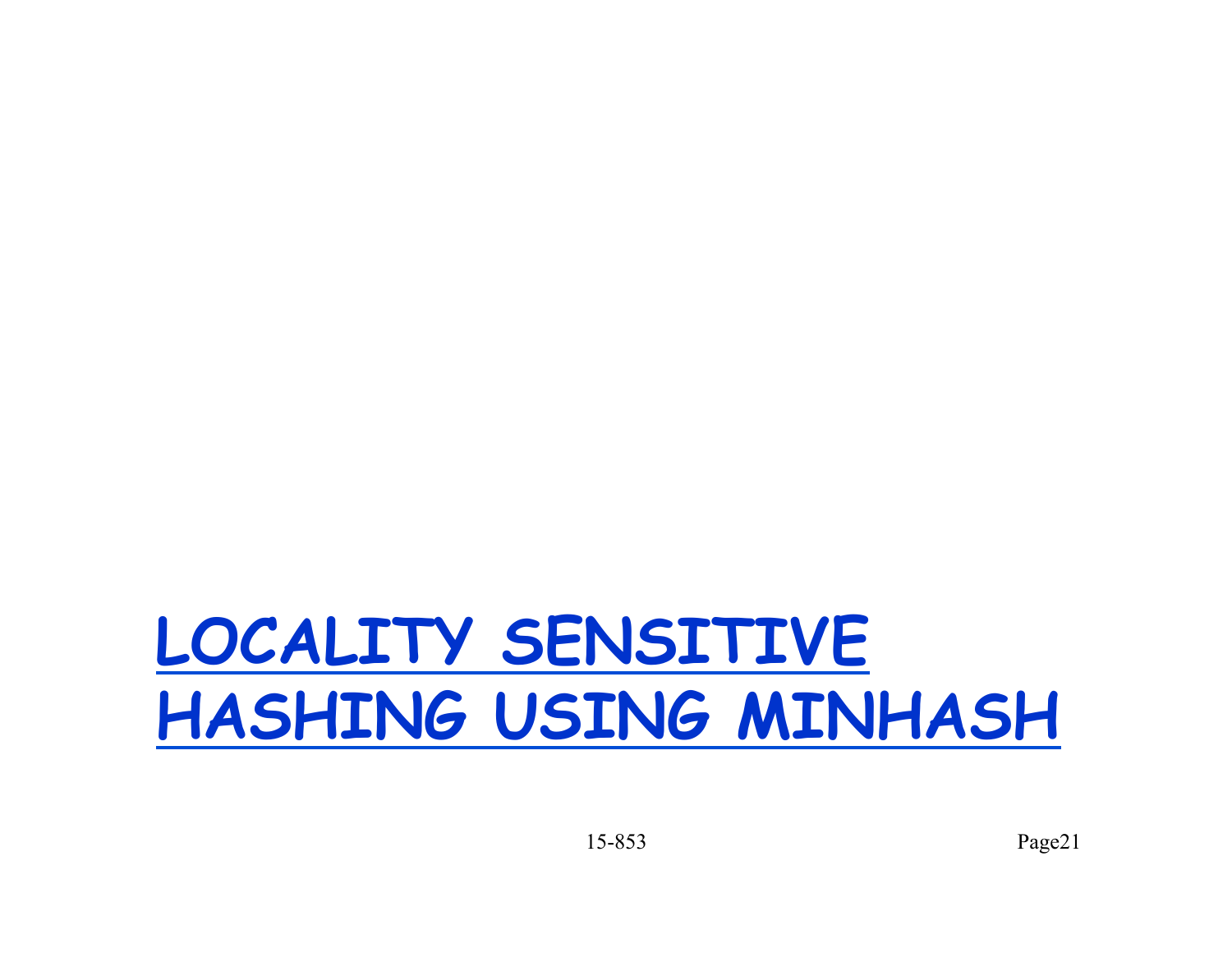#### Nearest Neighbors

Assume that we construct a 1,000 byte minhash signature for each document.

Million documents can now fit into 1 gigabyte of RAM.

But how much does it cost to find the nearest neighbor of a document?

- Brute force: 1/2 N(N-1) comparisons.

 $\rightarrow$  Need a way to reduce the number of comparisons.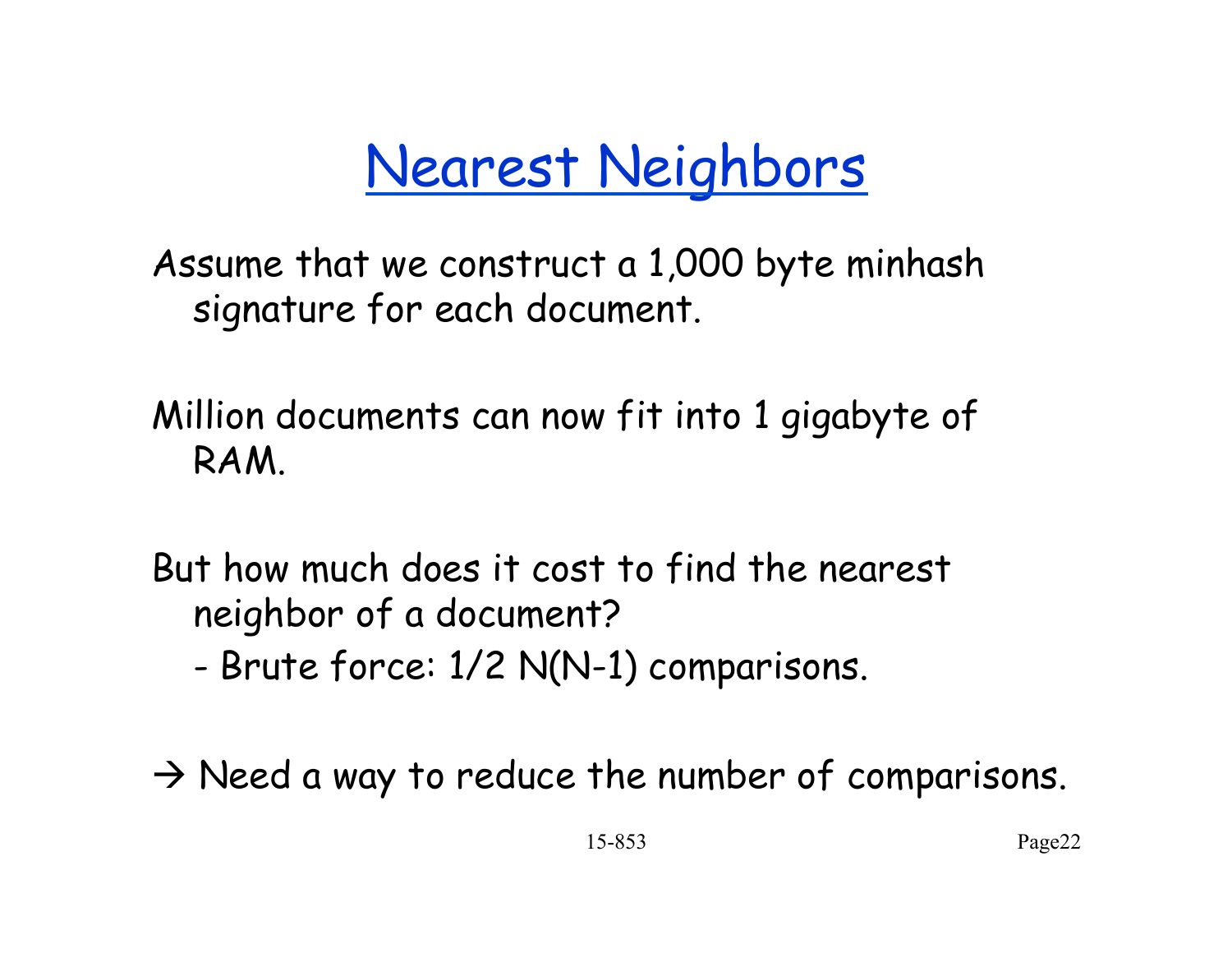#### LSH requirements

- A hash function will divide input into large number of **buckets.** To find nearest neighbors for a query item q, we want to only compare with items in the bucket hash(q): "candidates".
- If two A and B are similar, we want the probability that  $hash(A) = hash(B)$  be high.
- False positives: sets that are not similar, but are hashed into same bucket.
- False negatives: sets that are similar, but hashed into different buckets.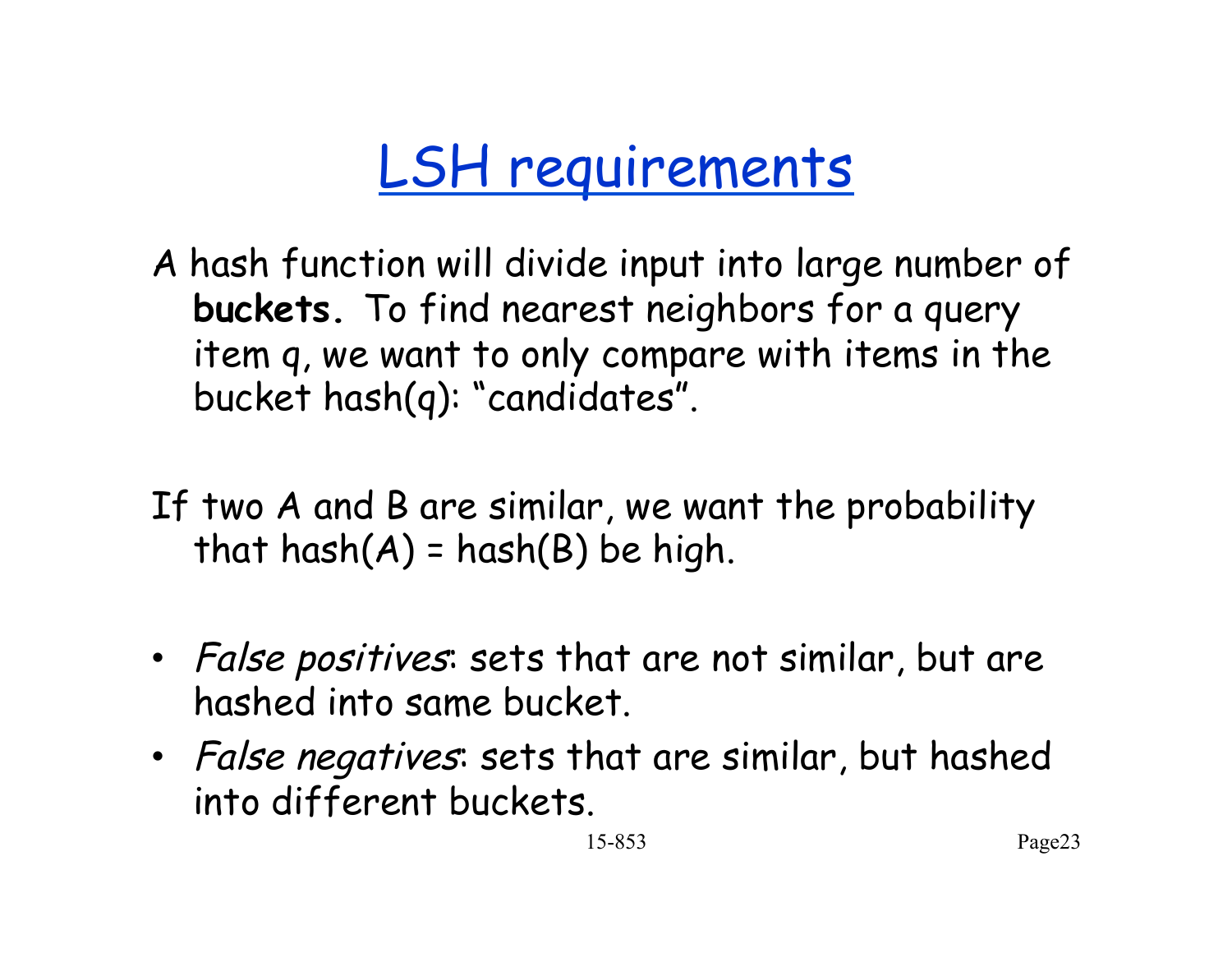#### LSH based on minhash

(do not get confused about the different "hashes")

Idea:

 divide the signature matrix rows into **b** bands of **r** rows hash the columns in each band with a basic hash-function  $\rightarrow$ each band divided to buckets [i.e a hashtable for each band]

If sets S and T have same values in a band, they will be hashed into the same bucket in that band.

For nearest-neighbor, the candidates are the items in the same bucket as query item, in each band.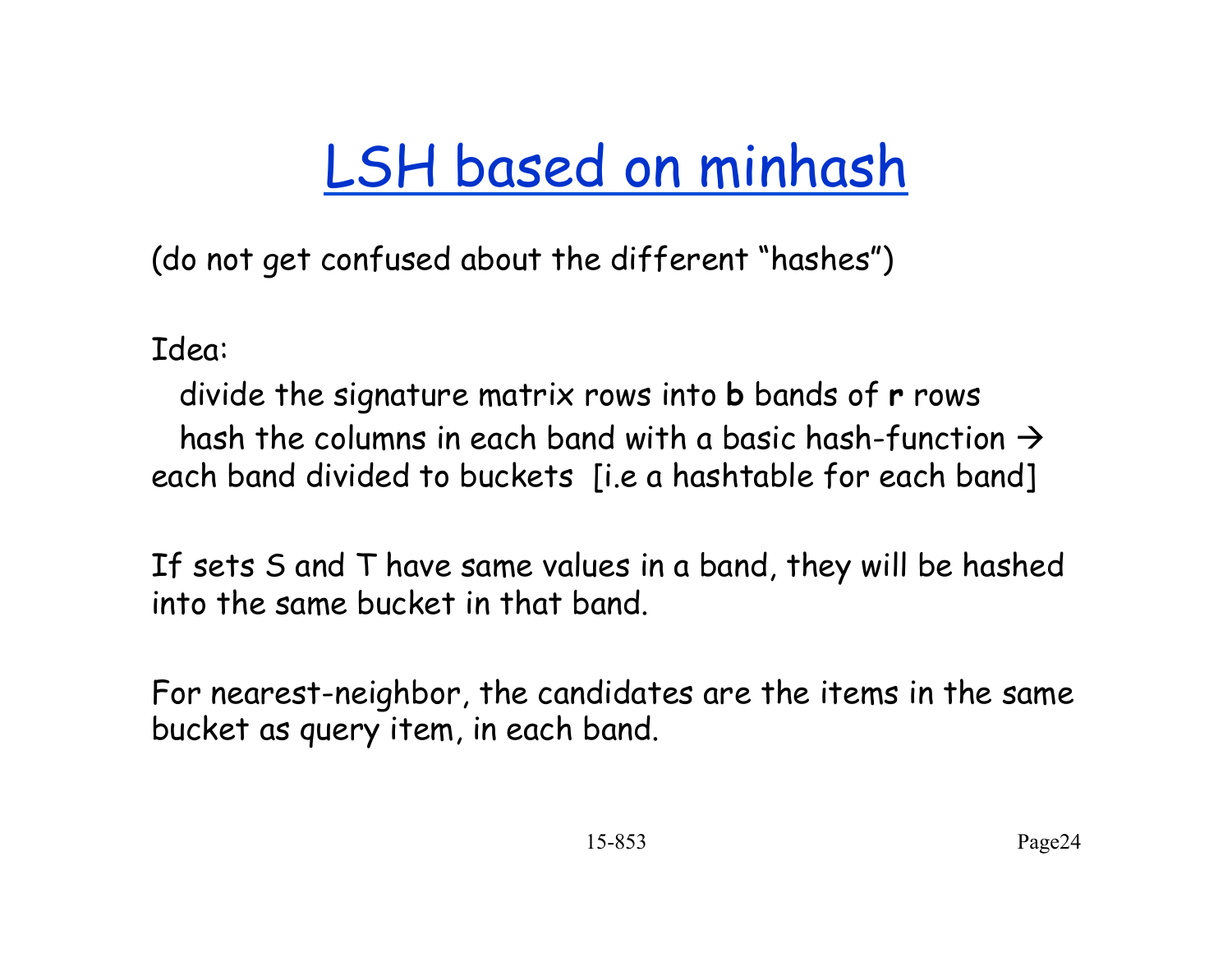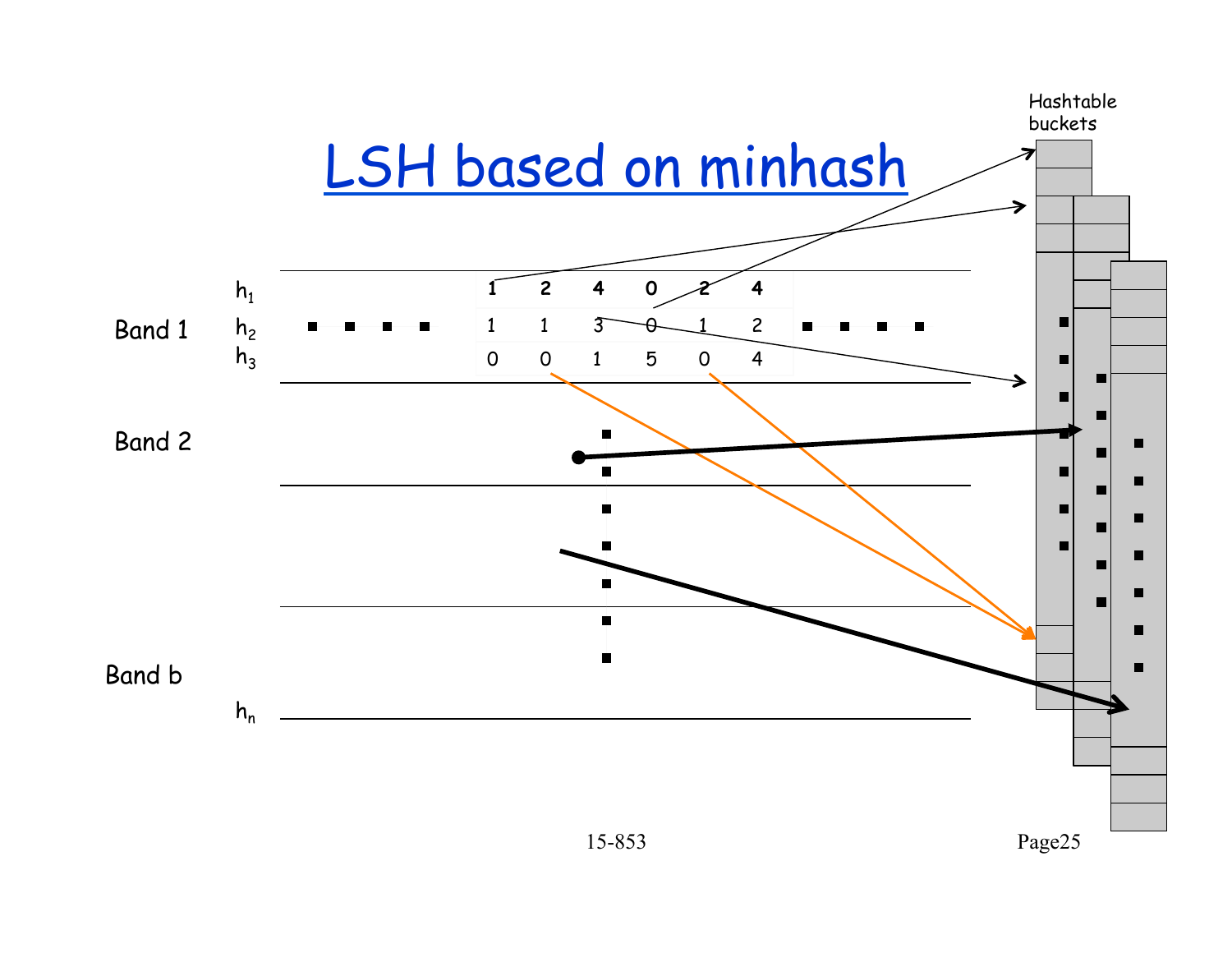#### Analysis

Consider the probability that we find T with query document Q

Let

- $s = SIM(Q,T) = P\{ h_i(Q) = h_i(T) \}$ 
	- $b = #$  of bands
	- $r = #$  rows in one band

What is the probability that rows of signature matrix agree for columns Q and T in one band?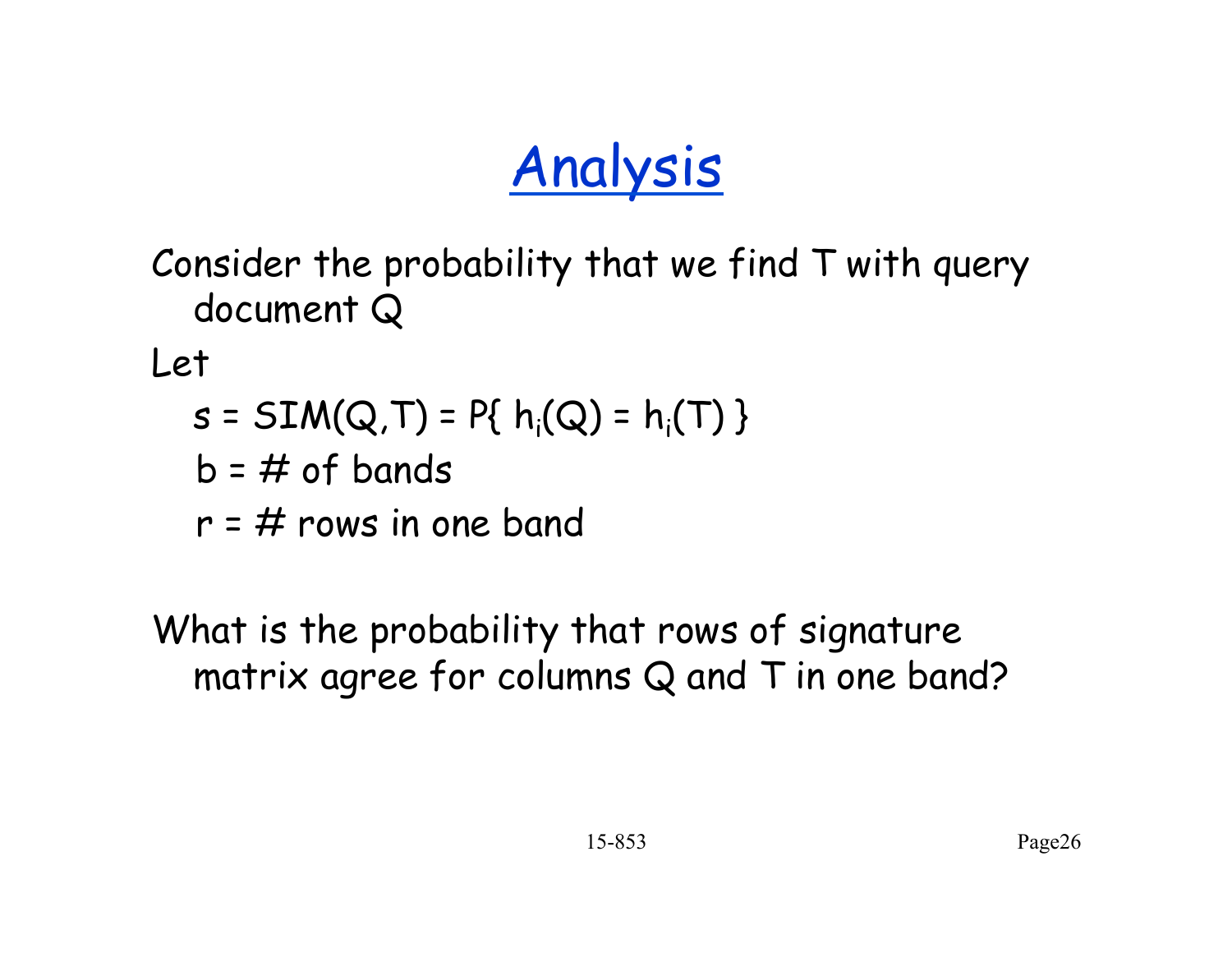Analysis

 $s = SIM(Q, T)$  $b = #$  of bands  $r = #$  rows in one band

Probability that Q and T agree on all rows in a band  $S^r$ 

Probability that disagree on at least one row  $1 - s<sup>r</sup>$ 

Probability that signatures do not agree on any of the bands:

 $(1 - s^r)^b$ 

Probability that T will be chosen as candidate: \_\_\_\_\_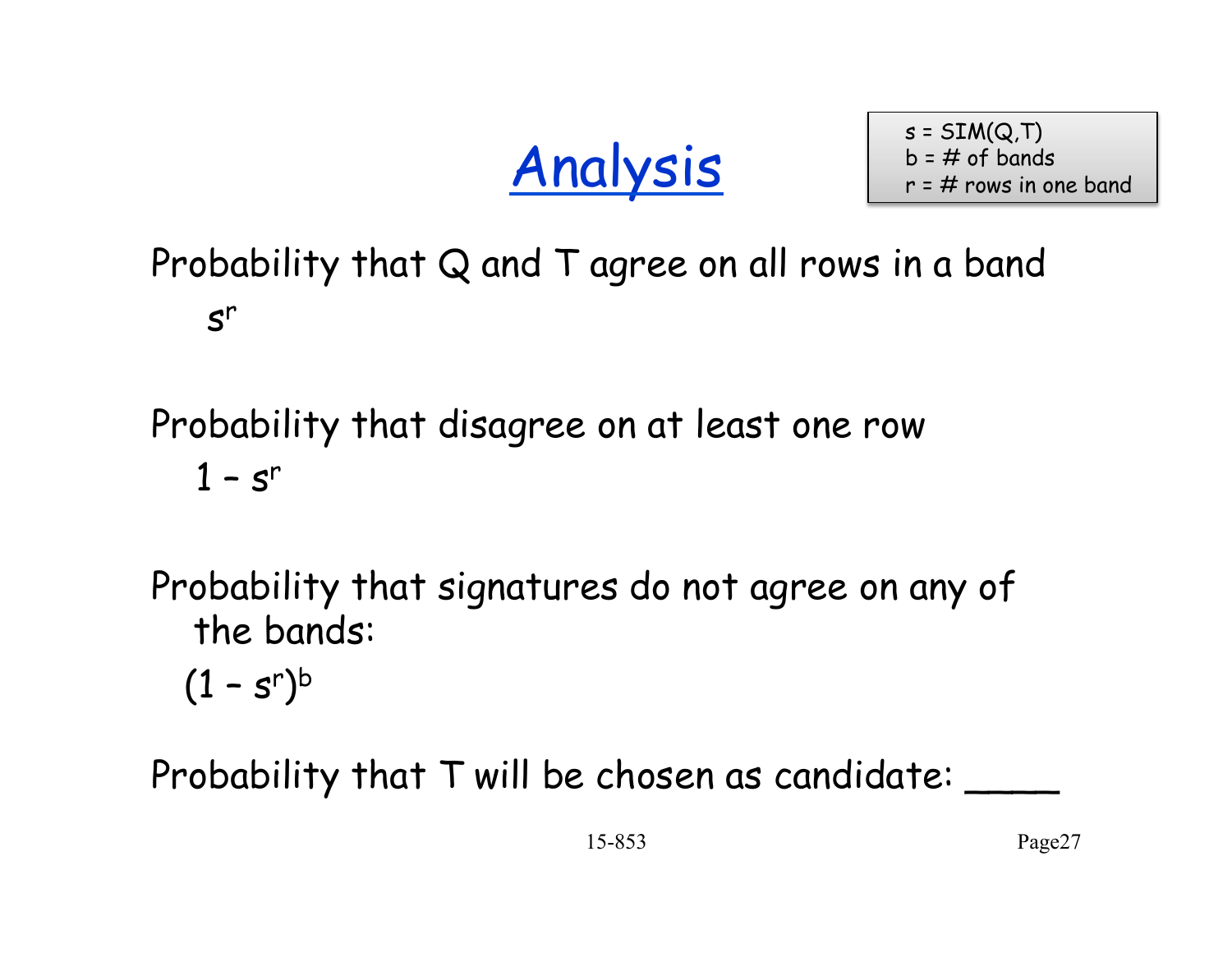

r = 5  $b = 20$ 

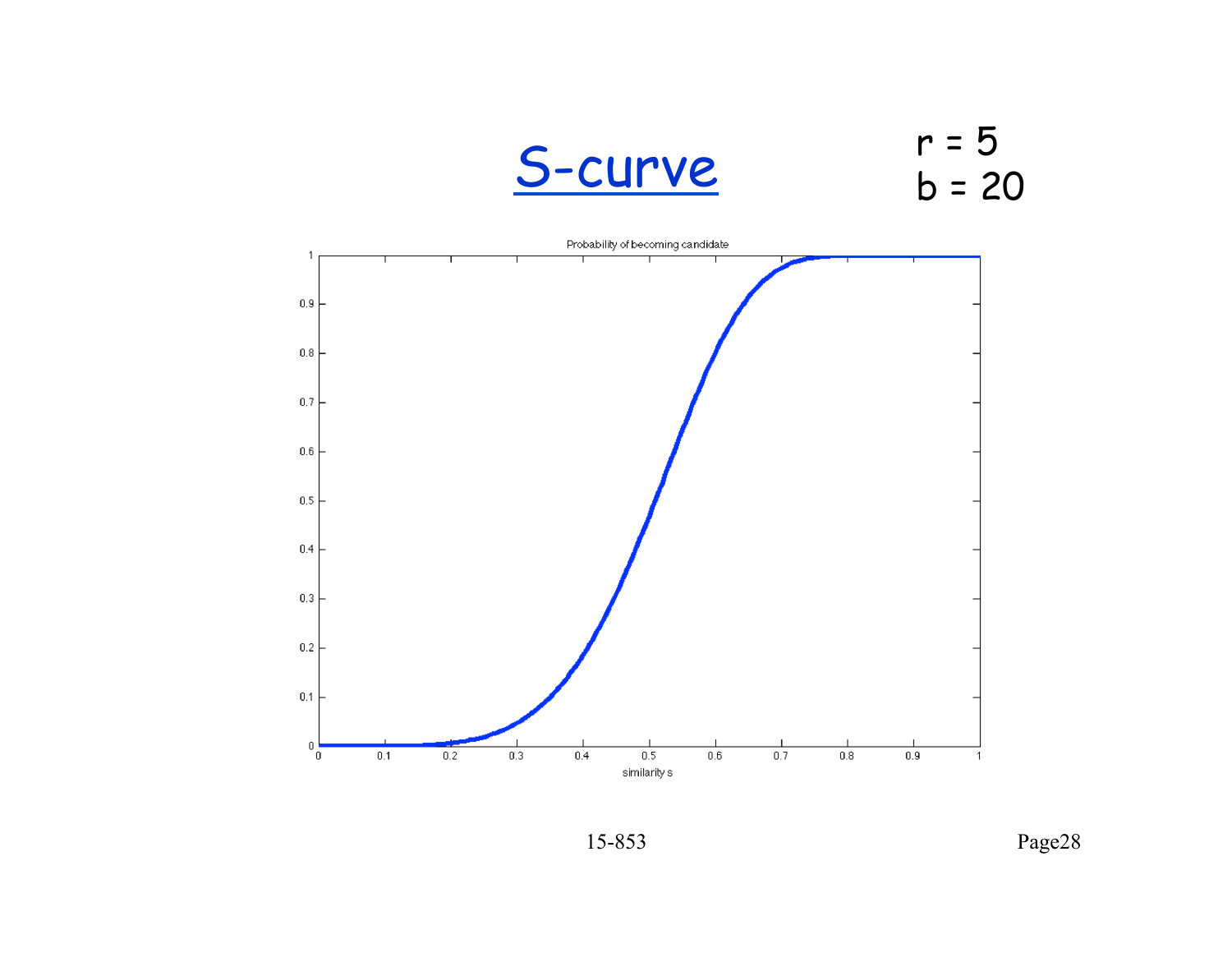#### S-curves

r and b are parameters of the system: trade-offs?

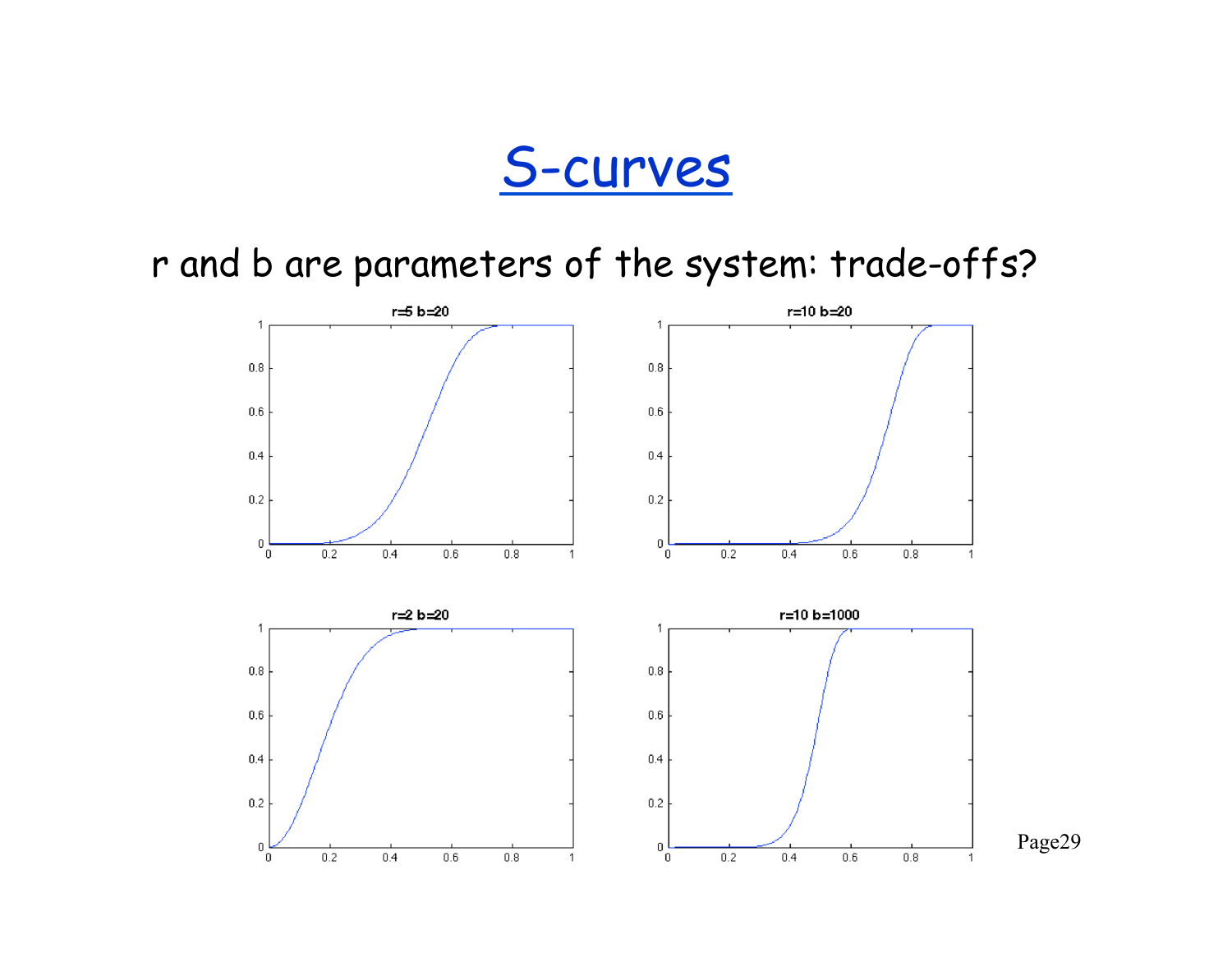#### Summary

To build a system that quickly finds similar documents from a corpus:

- 1. Decide a vector presentation of your documents (bag of words, shingles, etc…)
- 2. Generate minhash signature matrix for the corpus.
- 3. Divide signature matrix into bands
- 4. Store each band-column into a hashtable
- 5. To find similar documents, compare to candidate documents for each band only in the same bucket (using minhash signatures or the docs themselves). 15-853 Page30